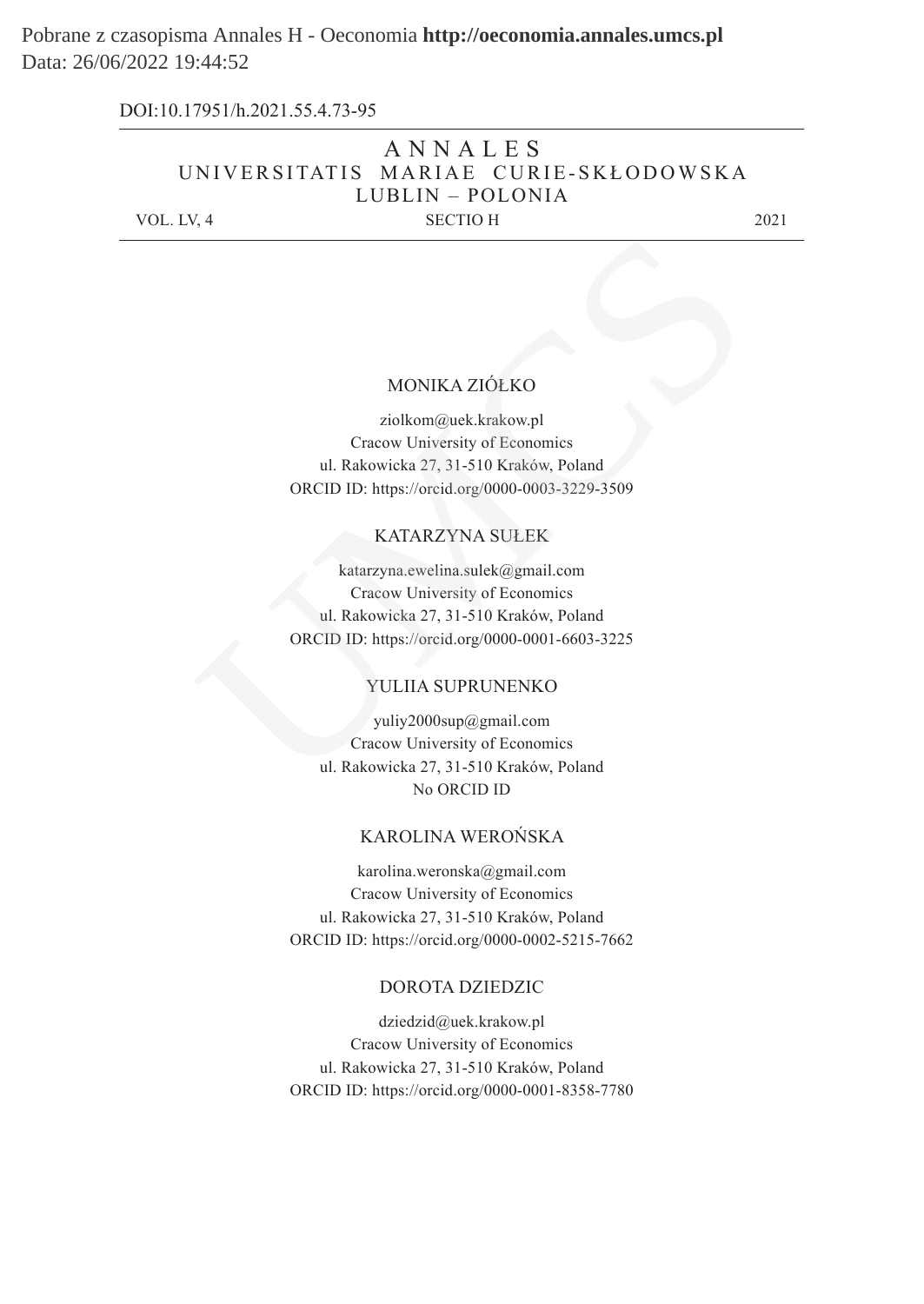# *The Increasing Popularity and Service Quality Assessment of Online Food Ordering Applications in the COVID-19 Pandemic. A Study of Uber Eats in Poland*

**Keywords:** consumers satisfaction; Uber Eats; coronavirus pandemic; consumer behavior; food supply chain; COVID-19

**JEL:** L15; L66; L83; L87

**How to quote this paper:** Ziółko, M., Sułek, K., Suprunenko, Y., Werońska, K., & Dziedzic, D. (2021). The Increasing Popularity and Service Quality Assessment of Online Food Ordering Applications in the COVID-19 Pandemic. AStudy of Uber Eats in Poland. *Annales Universitatis Mariae Curie-Skłodowska, sectio H – Oeconomia*, Vol. 55, No. 4.

#### **Abstract**

**Theoretical background:** The COVID-19 pandemic has a significant impact on every aspect of the economy and society. It forced changes in the functioning of many enterprises, also in the field of food production and delivery, and widely understood supply chains. The situation in the world has also contributed to changes in consumer behavior, which translated into, for example, forms of food delivery and payment.

**Methods:** The aim of the study is to determine the level of satisfaction of Uber Eats consumers in Poland, as well as customer behavior and habits during the COVID-19 pandemic. Another aim of this study is to identify problems and causes of customer dissatisfaction at every stage of the delivery chain. A survey of Uber Eats users is conducted to collect data on the level of satisfaction with the services offered by this company. The collected data was analyzed by means of a comparative analysis covering the two periods in which the study was conducted. **COVID-19**<br>
COVID-19<br>
COVID-19<br>
Let also statisfaction; Uber Eats; coronavirus pandemic; consumer behavior; foo<br>
VID-19<br>
Let this paper: Ziółko, M., Sulek, K., Suprunenko, Y., Werońska, K., & Dziedzic, D<br>
orte this paper:

**Results and conclusions:** Researching customer satisfaction in various areas has long been of interest to scientists. Particular interesting conclusions in this regard can be observed during the restrictions related to the COVID-19 pandemic, which introduced many restrictions in the everyday life of consumers, e.g. restaurants and eateries were closed, it was only possible to order take-out or with delivery. Research carried out at that particular time could change the behavior of customers, influence their opinion, and change the requirements and preferences. The study enables a new look at food ordering services in times of epidemics and evaluates the functioning of the Uber Eats supply chain in Poland.

# **Introduction**

Technology plays a key role in the development of food delivery services, having an impact on the changes of consumer preferences. Due to society's increasing technology dependence, more and more areas of life are gradually shifting online, among them ordering ready-to-eat meals directly to one's doorstep. Convenience is a relevant factor for consumers – all it takes is just a couple of clicks and taps on a mobile device to place an order. Therefore, the popularity of online food ordering and delivery services has been steadily growing (Mitchell & Jaquet, 2020).

The research subject was chosen due to society's increasing interest in purchasing food online as well as to the fact that until now a similar study has not been conducted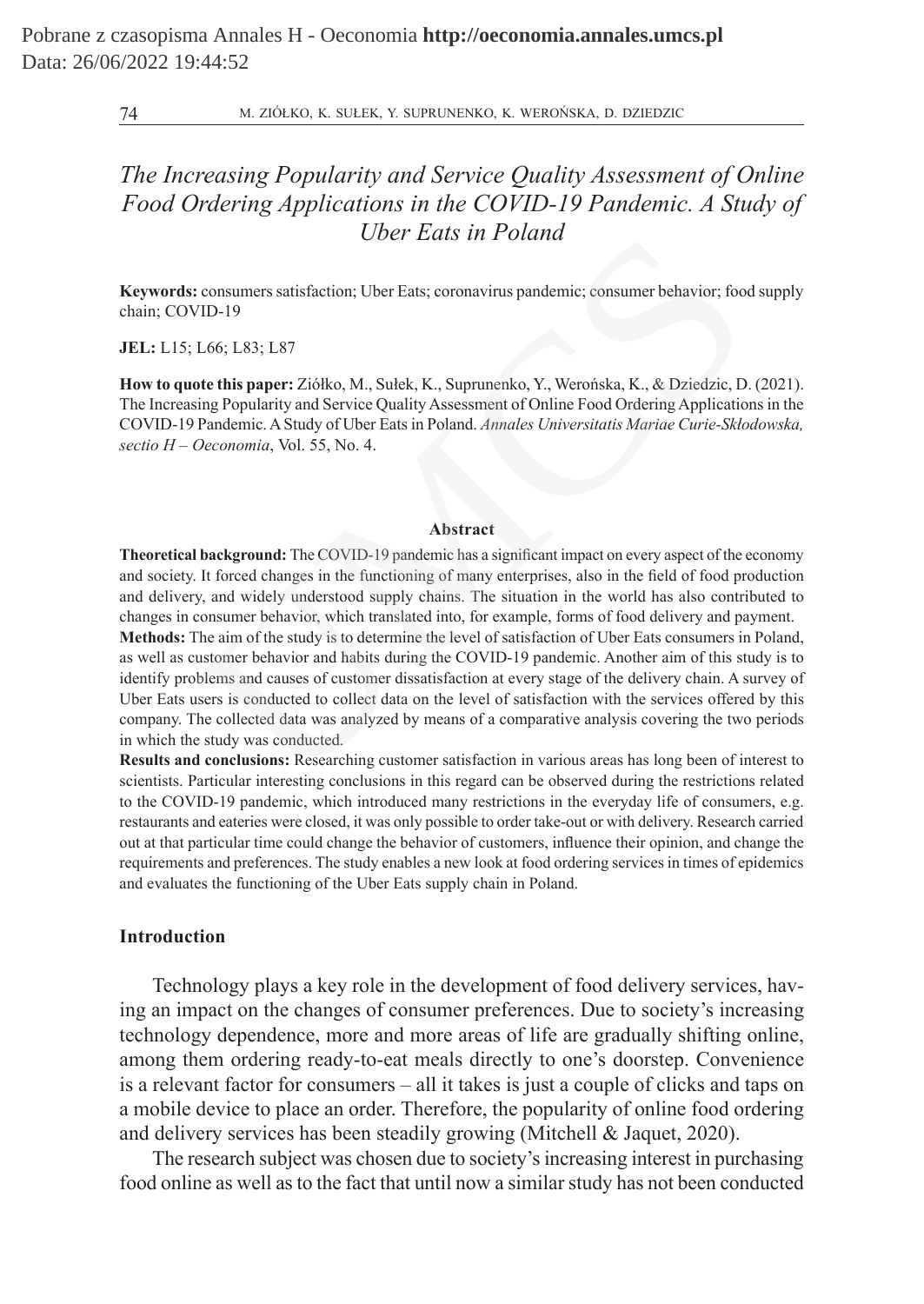nor have its results been published in Poland. Therefore, a gap was noticed in the satisfaction survey with the use of the Uber Eats application in Poland. This research is an initial attempt to complete it and a small step towards wider research in this area. The pandemic has also contributed to the increased popularity of food delivery apps among new users (Trybulski, 2020). The first stage of research was initiated just before the coronavirus pandemic, and the second stage during the first lockdown. The research sample is small because the long-term research was disrupted by the changing environmental conditions associated with the pandemic.

The main purpose of the article is to analyze the factors influencing satisfaction with Uber Eats services and the choice of the Uber Eats application from the competition. The study also presents the theoretical background related to ordering food in the world and the satisfaction with this type of service. In addition, this issue was presented in the context of the coronavirus pandemic in the world. The collected data allowed to answer the following research questions: e pandemic has also contributed to the increased popularity of food dom graw users (Trybulski, 2020). The first stage of research was initiate coronavirus pandemic, and the second stage during the first lock are arch sampl

– Has the pandemic affected more frequent ordering of food using the Uber Eats app?

– Do users of the Uber Eats app feel that the services they offer are better than the competition?

– What are the most important factors influencing the choice of this application?

– What are the key factors determining the choice of competition's offer?

– Does education have a significant impact on the requirements for the service offered by Uber Eats?

– Which parts of Uber Eats services need improvement?

On the basis of the above findings, we formulate the following hypotheses, which we want to analyze:

H1: During the COVID-19 pandemic, the respondents were more often willing to order food using the Uber Eats app than before.

H2: According to the respondents, the services provided by Uber Eats are better than those of the competition.

H3: Discounts and promotions are the most important factor influencing the choice of the Uber Eats app by users.

H4: Lower delivery costs are a factor influencing the choice of competing companies.

H5: Respondents with higher education have higher requirements for the service than respondents with secondary education.

H6: The cost of delivery is the element of the service that needs improvement the most, according to the respondents.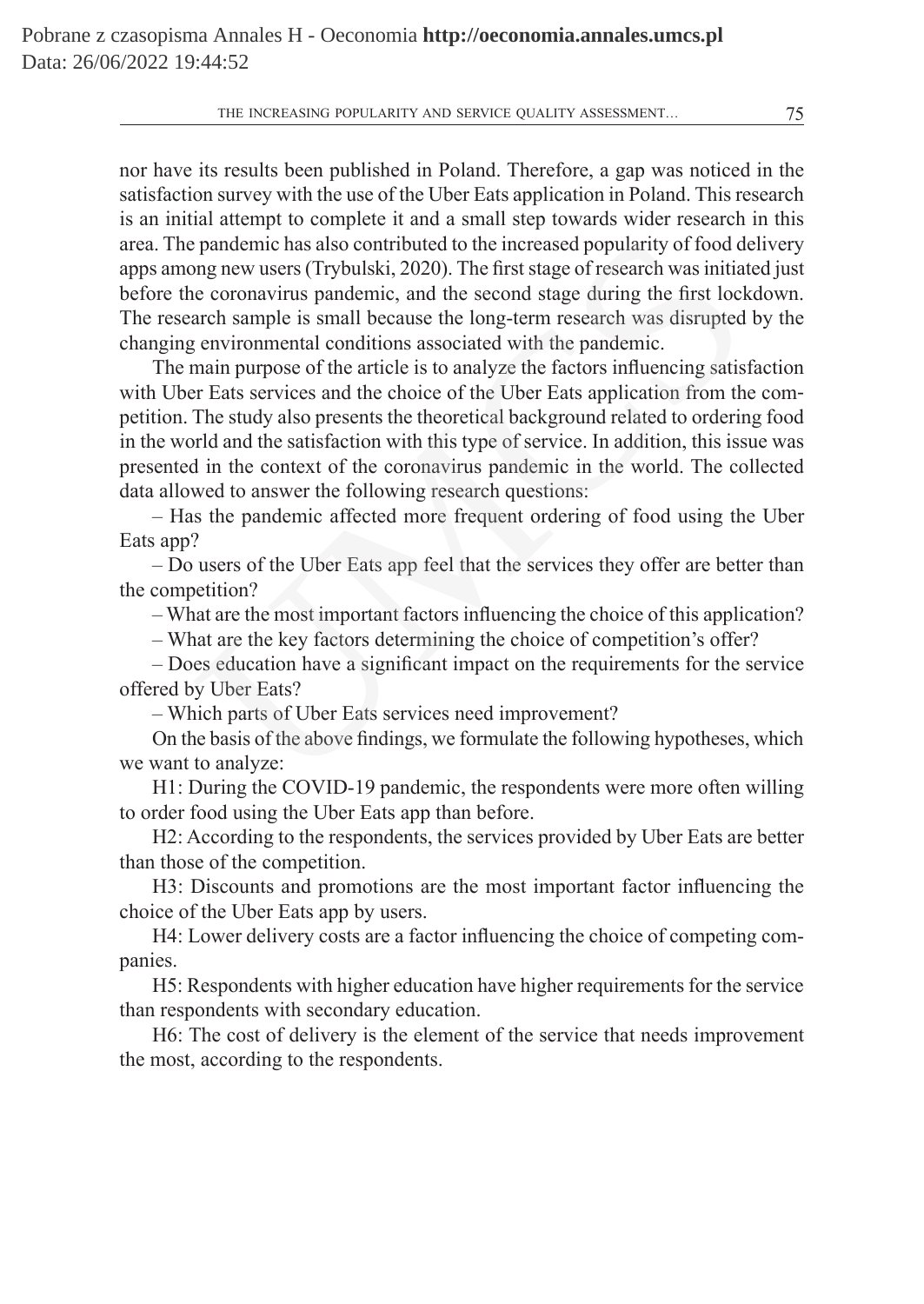# **Literature review**

Every year the demand for online food ordering is growing. According to some studies, the largest increase in consumer's interest in online food delivery apps was observed in 2017, when the use of such services was declared by 715.8 million people. It has been forecasted that by the end of 2024, this number will double, reaching 1432.1 million (Statista, 2020a). The statistics in Poland appear to be very similar. In 2019, the number of application users reached 5.5 million. If the forecasts turn out to be true, in the upcoming years the number of Poles using online food ordering applications will continue to grow, reaching 9.2 million users in 2024 (Statista, 2020a).

The very same statistics platform published data regarding the increasing popularity of food ordering applications in Poland during the coronavirus pandemic (Figure 1). The study compares the number of orders from two selected Internet platforms during specific time periods. Between the second week of January and the first week of March 2020 the number of online food orders has increased in Poland due to the outbreak of the coronavirus pandemic. The number of orders from Uber Eats increased by 6%, but this increase was not as significant as in the case of pyszne. pl, where it was equal to 57% (Statista, 2020b). the largest increase in consumer's interest in online food delivery ap<br>
in 2017, when the use of such services was declared by 715.8 million<br>
is been forecasted that by the end of 2024, this number will double, re<br>
inilio



**Figure 1.** The increased use of online food ordering applications due to COVID-19 in Poland in 2020 according to the number of its actual users (in thousands)

Source: (Statista, 2020b).

Uber Eats is an American online food ordering and delivery platform launched by Uber in 2014 in Santa Monica, California, originally using the name UberFRESH. In 2015, the platform was renamed to UberEATS, and the ordering software was released as its own application, separate from the app for Uber rides (Ray, Dhir, Bala, & Kaur, 2019; Hempel, 2015; Hamad, Liu, & Zhang, 2018). Presently, it is possible to download the Uber Eats application from the Apple Store or from Google Play (Elliott, 2015; Stonehem, 2016).

Uber Eats services are available in over 600 cities in 45 countries all around the world, including North, South and Central America, in EMEA countries, Great Britain and Australia (Uber Help, 2020; Veen, Barratt, & Goods, 2020; Wahl, 2018).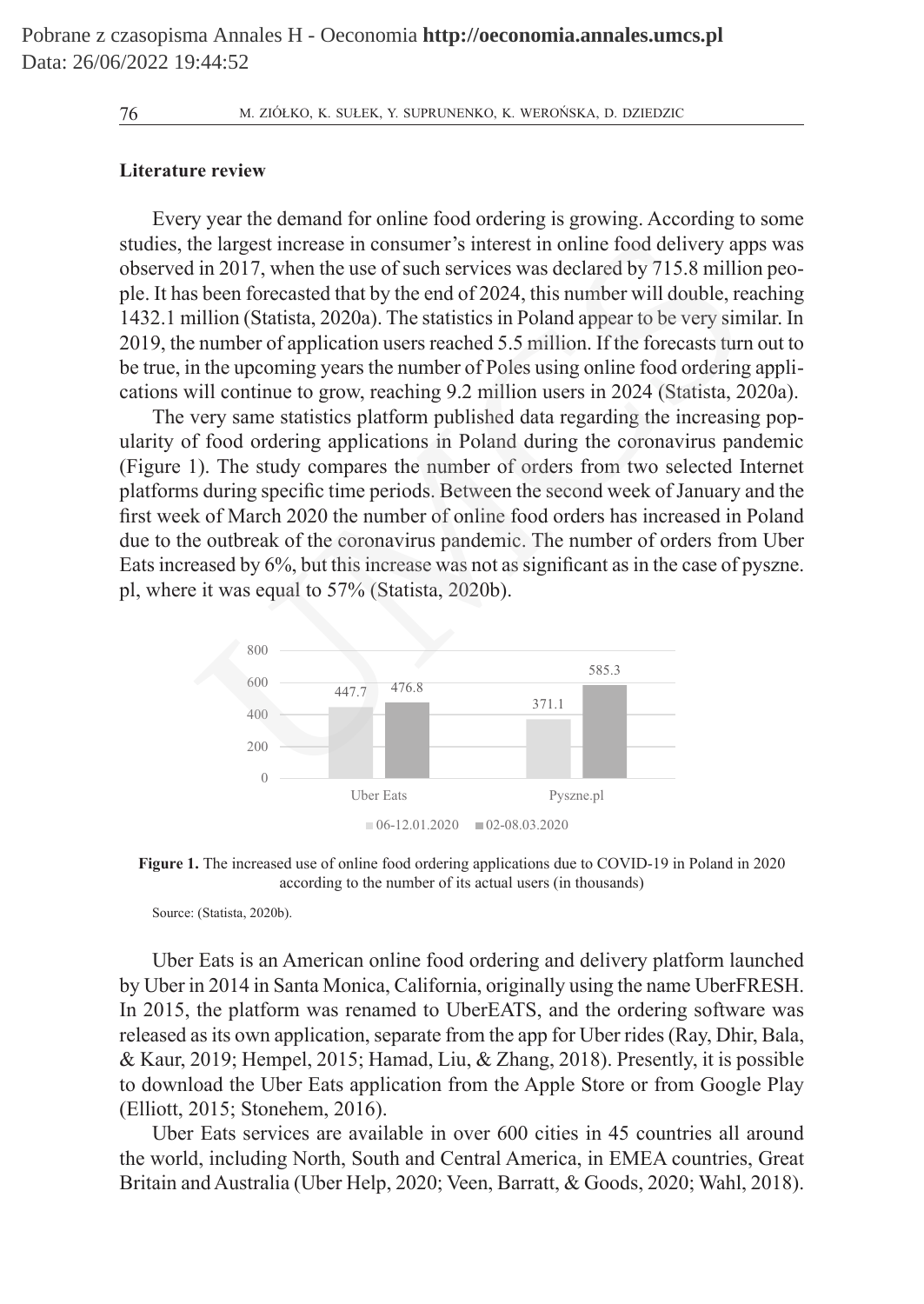However, in a report published on May 4, 2020, the company announced it would abandon its position in the UAE food delivery market, adding that providing further service would be done by the Dubai-based company – Carrem. It was also announced that the Uber Eats online platform would suspend its activity in Saudi Arabia, Egypt, the Czech Republic, Honduras, Romania, Ukraine and Uruguay (Bandoim, 2020).

Uber Eats services have been available in Poland since 2017. The first city to partake in them was Warsaw. Within the next three years, the number of Polish cities where Uber Eats operated reached 31 (Trybulski, 2020). Despite the pandemic, in April 2020, the amount of restaurants having signed a partnership contract with the Uber company increased by 188% compared to January that same year. Simultaneously, between April and May 2020, the number of the Uber Eats applications downloaded by users in Poland amounted to 126,000 (Izakowski, 2020).

Uber Eats services are provided via the application, enabling consumers to order meals from restaurants, which are then delivered to them by a delivery person. Therefore, the platform users have the chance to order from places that do not typically provide delivery services. Thus, the array of restaurants available in the Uber Eats service package is much greater than its competitors' (Di Lascio, 2017, pp. 22–24).

The popularity of food ordering applications as well as the quality assessment of such services has been frequently studied by researchers and economists all around the world. For example, there was a study conducted in Bhopal, India, in 2019 (Beliya et al., 2019). Its aim was to assess how the possibility to order meals online impacted the citizen's eating habits, as well as to discover their preferences and the factors standing behind the choices they made when it came to picking an offer. The conducted studies showed that most application users were aged between 18 and 25. The most frequently ordered meal was dinner and the big majority of the questioned respondents declared that they used online apps to purchase fast food. According to the survey participants, the most popular food ordering application was Zomato, with Uber Eats coming in second place. Other studies, also conducted in India (in the city of Pune), concerned consumers' opinion on food delivery services, factors determining whether the customer decided to order online or not and which food delivery platform was most often chosen by consumers (Das, 2018). There were four food delivery applications mentioned in the study: Zomato, Uber Eats, Swiggy and Foodpanda. In each category analyzed in the study, Uber Eats always came in last among the four delivery apps. Both in terms of offered discounts, restaurant choice, as well as delivery punctuality and customer service, Uber Eats was the lowest-rated company. In each of these categories Zomato achieved the highest ratings. Similar results were found in a study in which only three applications were analyzed: Zomato, Swiggy and Uber Eats (Raina, Rana, & Thakur, 2019). According to this study, Uber Eats was once again the lowest-rated company. Ther Eats online platform would suspend its activity in Saudi Arabia,<br>
Neepublic, Honduras, Romania, Ukraine and Uruguay (Bandoim, *i*<br>
Eats services have been available in Poland since 2017. The first<br>
n them was Warsaw.

In December 2019, Uber Eats commissioned Deloitte – one of the "Big Four" accounting organizations and the largest professional services network in the world – to prepare a report about the impact of food delivery platforms on both chain restaurants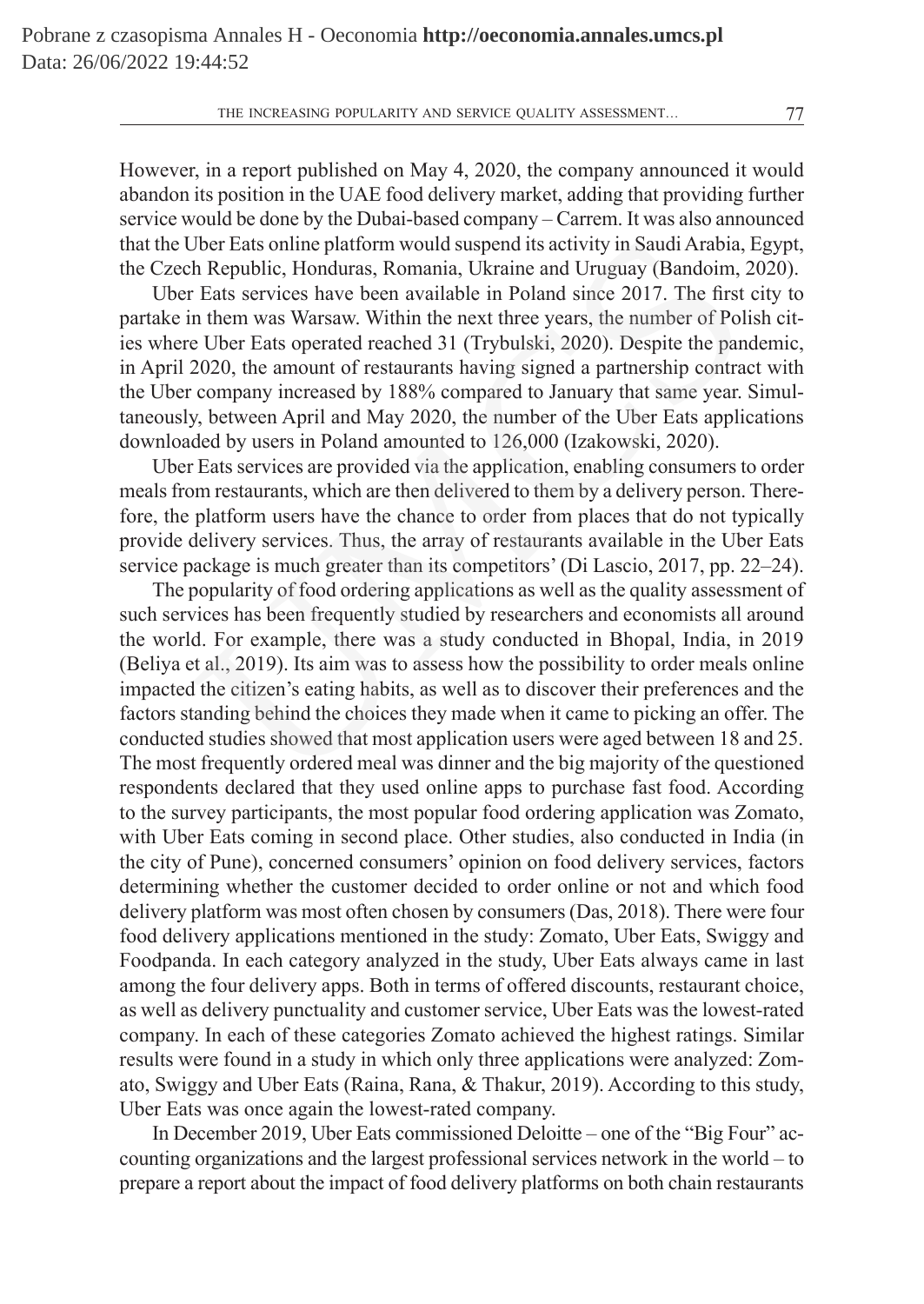and the independent ones. The food delivery sector in Europe has been expanding. Primarily, it was led by companies like Just Eat and takeaway.com. Soon other players joined the sector, such as Uber Eats – the subsidiary of the passenger transportation enterprise Uber, British Deliveroo and Spanish Glovo (Reuters Staff, 2020).

The online platform de.reuters.com presented study results regarding the impact of delivery platforms on the profits made by restaurant owners. An analysis was conducted examining the increase in restaurant sales in selected European capitals after having begun cooperating with the delivery company Uber Eats. Among the countries studied, the greatest increase of income was observed in Paris (74%), then in London (69%), Warsaw (67%) and Madrid (59%). December 2019 turned out to be the period of time in which many studies were conducted and numerous detailed reports were prepared on Uber Eats business. The report *Food Moods in India* was then written, aiming at seeking answers to "Why India eats out of home food?" rather than "What India eats out of home?", which were later summed up in an article prepared by ETBrandEquity (2019). e Uber, British Deliveroo and Spanish Glovo (Reuters Staff, 2020).<br>
by platform de reuters.com presented study results regarding the<br>
ry platforms on the profits made by restaurant owners. An analys<br>
de examining the incre

Uber Eats conducted a survey among the inhabitants of India in order to determine the driving factors of food ordering via mobile applications. According to the results of the research, most people living in India (the representatives of the research sample), decide to order ready-to-eat meals wanting to break monotonous routines or due to reasons of convenience (28% in each case). The study affirms that in over  $\frac{3}{4}$ of all cases consumers get their orders delivered to their homes and almost half of all the survey participants (48%) prefer their order to be brought there. The significant majority (93%) of ordered meals are for dinner.

Similar studies were conducted in other parts of the world, like Australia (Roy Morgan, 2018). The results proved that almost 2 million Australians over the age of 14 years old, representing 9.8% of the Australian population, declare the use of food ordering applications such as Uber Eats. One of the most trustworthy studies, being the basis upon which Uber Eats customer satisfaction is analyzed, is the document *Uber Eats – Strategic Marketing Report* (Szallasi, Johnson, Kelsey, Roche, & Miller, 2016)*.* This study was conducted once again in Australia. Its results have demonstrated that the vast majority of Australia's inhabitants order food via the Uber Eats application on Fridays and/or Tuesdays, declaring that order or consumption of meals outside the home is done once or twice a week. Moreover, the greater part of the study participants express that they would like to use the services of those restaurants which offer healthier versions of traditional dishes in their menus. Similar studies were conducted in various parts of the world, e.g. in Dubai (Sharma  $\&$ Waheed, 2018), in the UK (Woodcock, 2016), in Indonesia (Isabela et al., 2018), in Brazil (da Silva Monty, 2018), also during the coronavirus pandemic, e.g. in the United States (Raj, Sundararajan, & You, 2020).

In January 2020, WHO declared the disease a global public health emergency and on March 11, 2020, a pandemic with severe health, economic and social impact (Binns, Low, & Kyung, 2020; Zhou, Chen, & Chen, 2020; Unnikrishnan & Figliozzi,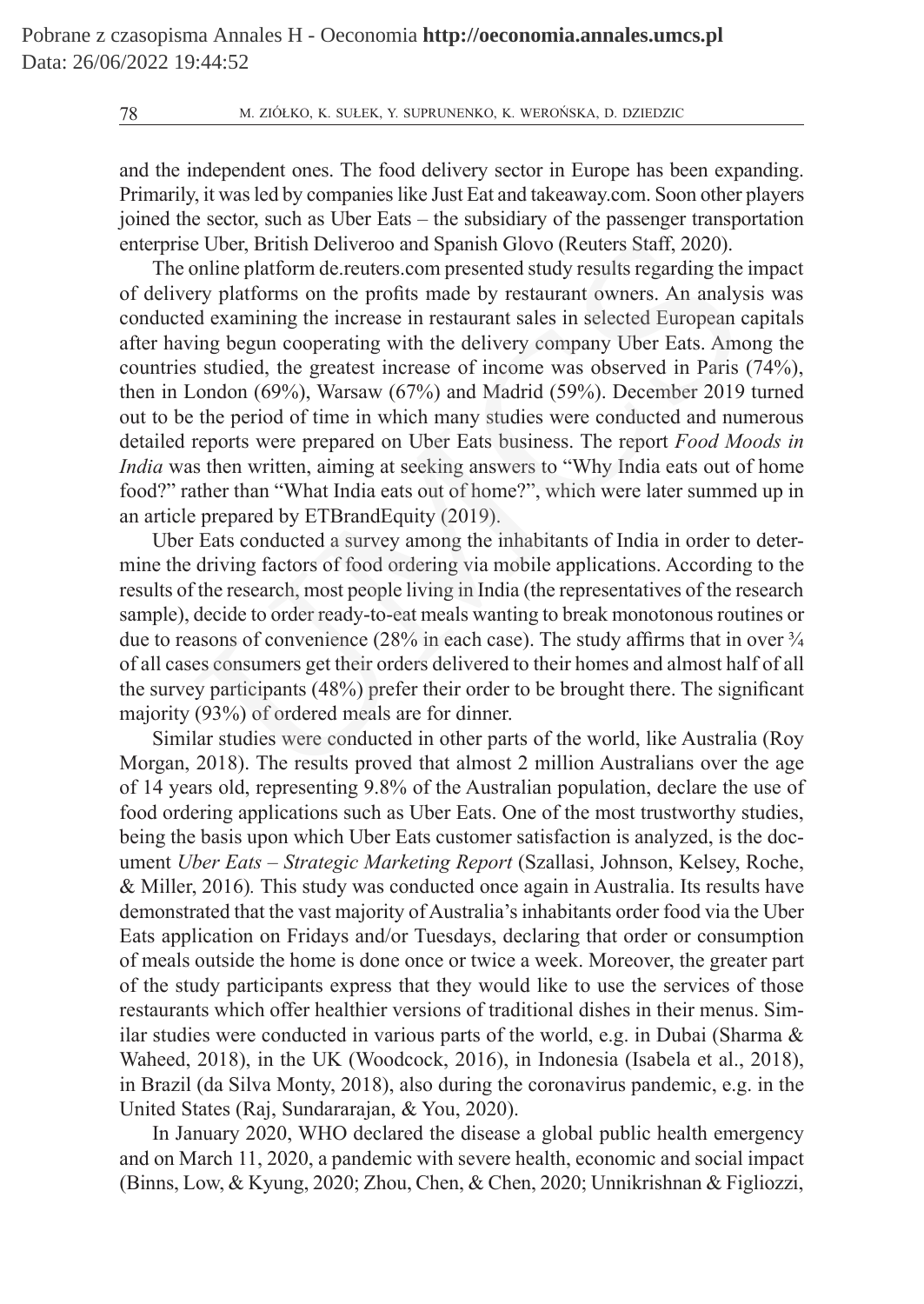2020). As a consequence, many food retail outlets moved to take-away and delivery services and the use of the online food delivery platform increased. Cooperation with applications were the only solution for many restaurants to survive on the market. They gave the food ordering industry a big boost (Sumagaysay, 2020; Hossain, 2021; Mhlanga, 2020). Profits of food delivery companies have even doubled (Forman, 2021). For example in Brazil: during the lockdown, the use of these applications (apps) increased by 9% on weekdays and 10% on weekends (Oliveira, Abranches, & Lana, 2020; Petetin, 2020).

The presented studies are only a general depiction of the data concerning the used apps, taking into account factors such as preferred dishes, available discounts, the choice of restaurants or the level of customer service. It is necessary to complete the provided statistics with information that will make it possible to discern what makes one application better than the competitors' in the eyes of the customers, and in the long run why the delivery service of one company stands out among the others, which factors determine the consumer's choice to use one service over another. Information regarding the frequency of the use of online food ordering apps may turn out to be the key element, since the opinion of the frequent users of such services, coming in closer contact with the service providers, will be more reliable and credible. Rating questions may also prove to be useful, allowing survey participants to describe their satisfaction level of each of the service elements. The analysis aims to find out in greater detail what makes the customer choose a specific application and which of the app's functional aspects require improvement. ve the food ordering industry a big boost (Sumagaysay, 2020; Hossain, 2020). Profits of food delivery companies have even doubled (For example in Brazil: during the lockdown, the use of these applies or example in Brazil:

# **Research methodology**

The study was conducted in the period from March to June 2020, at the time when the Polish government implemented severe sanitary policies and restrictions due to the outbreak of the COVID-19 pandemic. The participants of this survey were the users of the online food ordering application.

The questionnaire was written in Polish and distributed via social media, mainly thematic groups on Facebook regarding the subject of ordering food, modern technologies, and promotional opportunities in various types of applications. This place of making the form available was selected with the view to the potential access to the largest number of application users for ordering food, i.e. from the target group of the study. The survey was conducted online, composed of 21 questions. The respondents were asked to answer 2 open-ended questions, 3 semi closed-ended questions, 14 closed-ended questions, 2 rating questions and 7 demographic questions. Some questions were calibrated with scales for measuring attitudes: the Likert scale and the Stapel scale.

There were 181 responses collected, of which 52 questionnaires were eliminated, because a fraction of the survey participants did not use Uber Eats services, another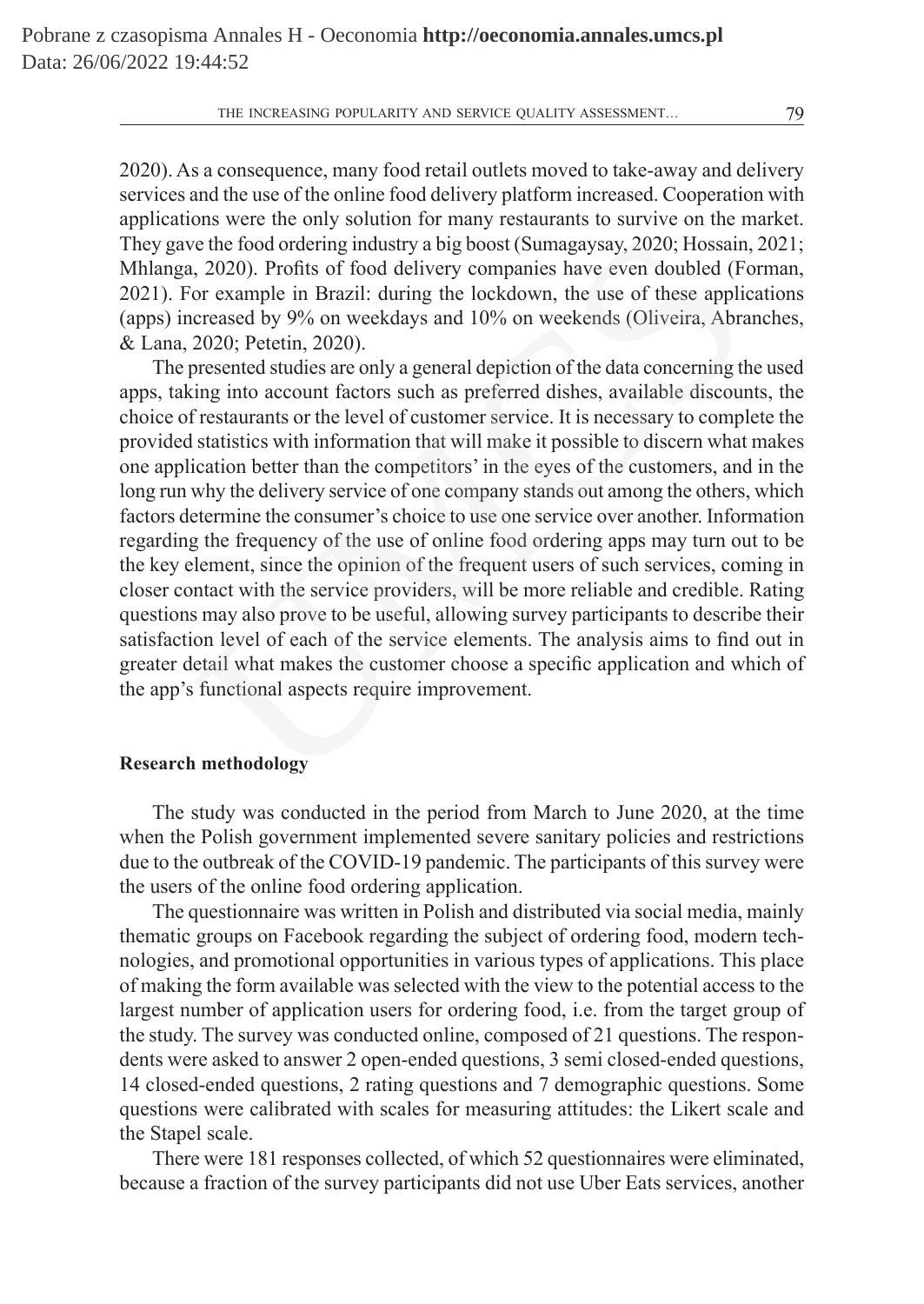fraction did not fill out their questionnaire correctly or submitted the survey before reaching the end. 129 surveys made it to the final and were eventually analyzed. All the collected data for the survey is primary, which means that it comes directly from the study questionnaire filled out by the participants and has not been previously modified in any way (Table 1).

|                    | Table 1. Distribution of the sample       |                          |         |
|--------------------|-------------------------------------------|--------------------------|---------|
| $N = 129$          |                                           | Frequency                | Percent |
| Gender             | female                                    | 92                       | 71.32   |
|                    | male                                      | 37                       | 28.68   |
| Age                | under 18 years old                        |                          |         |
|                    | 19-26 years old                           | 111                      | 86.05   |
|                    | 27-35 years old                           | 14                       | 10.85   |
|                    | 36-45 years old                           | $\overline{4}$           | 3.10    |
|                    | 46-65 years old                           |                          |         |
|                    | over 65 years old                         | $\overline{\phantom{0}}$ |         |
| Education          | primary education                         |                          |         |
|                    | vocational education                      | 3                        | 2.33    |
|                    | secondary education                       | 61                       | 47.29   |
|                    | higher education                          | 65                       | 50.39   |
| Place of residence | village                                   | 14                       | 10.85   |
|                    | city with up to 25,000 residents          | $\overline{4}$           | 3.10    |
|                    | city with 25,000 up to 100,000 residents  | 9                        | 6.98    |
|                    | city with 100,000 up to 500,000 residents | 9                        | 6.98    |
|                    | city with over 500,000 residents          | 93                       | 72.09   |
| Marital status     | married                                   | 10                       | 7.75    |
|                    | single                                    | 118                      | 91.47   |
|                    | divorced                                  | 1                        | 0.78    |
|                    | widowed                                   |                          |         |
| Monthly income     | $<$ PLN 1,000                             | 30                       | 23.26   |
|                    | PLN 1,000-3,000                           | 52                       | 40.31   |
|                    | PLN 3,000-5,000                           | 36                       | 27.91   |
|                    | PLN 5,000-8,000                           | 8                        | 6.20    |
|                    | $>$ PLN 8,000                             | 3                        | 2.33    |

Source: Authors' own study.

# **Empirical results**

The first step in the data analysis process is the measurement test. To test the reliability and validation of the survey instrument, reliability test Cronbach's α was used,  $\alpha$  exceeded the level of 0.8 (both in terms of customer expectations and level of satisfaction), as suggested in literature, indicating consistency between the items in a construct (Table 2).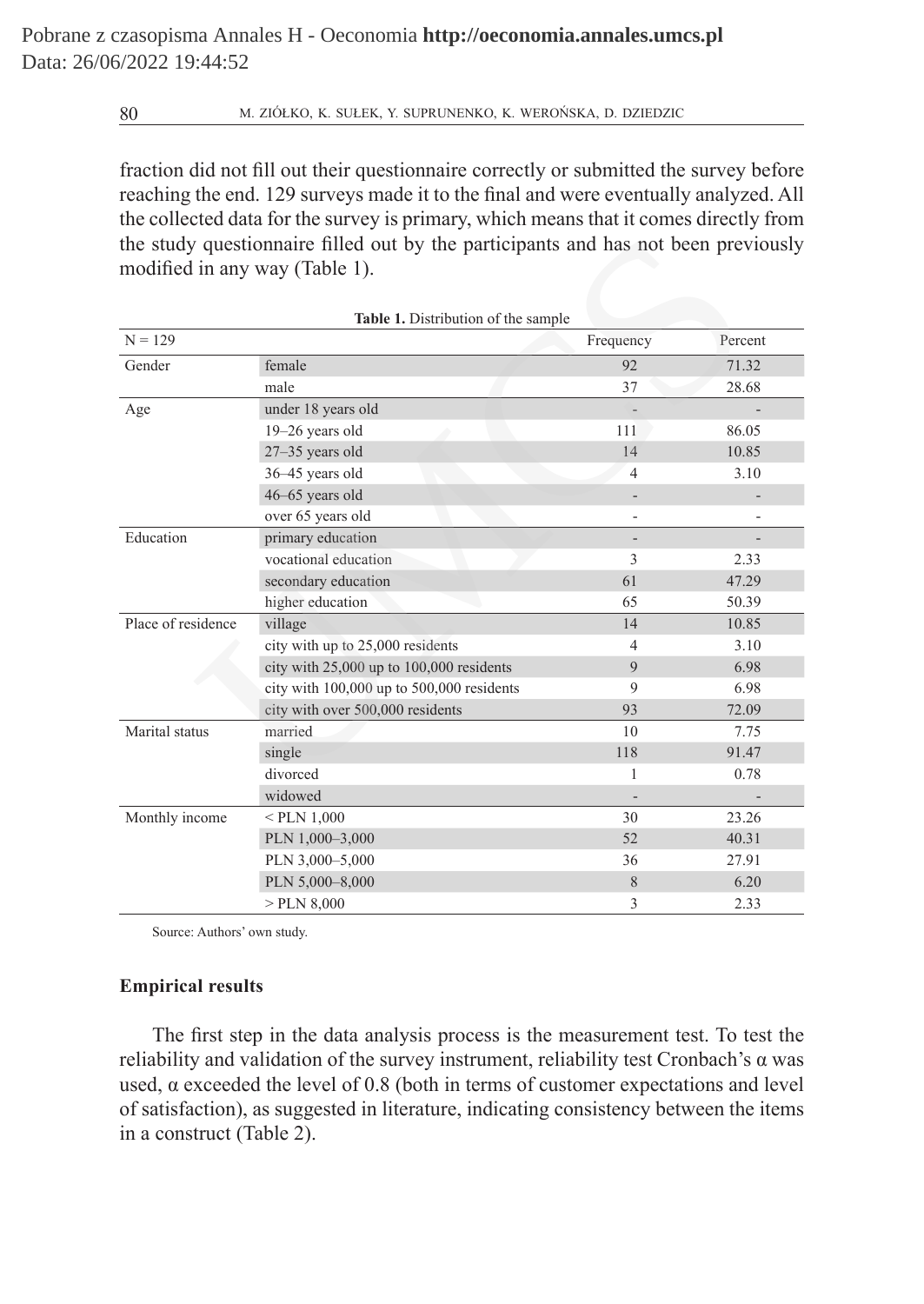| Measurement scale                     | Min  | Max  | Mean | SD   | Cronbach's $\alpha$ |
|---------------------------------------|------|------|------|------|---------------------|
| Important factors<br>in ordering food | 1.00 | 5.00 | 4.15 | 0.99 | 0.83                |
| <b>Satisfaction</b><br>with Uber Eats | 1.00 | 5.00 | 3.64 | 1.10 | 0.85                |

**Table 2.** Measurement test and descriptive analysis

Source: Authors' own study.

The analysis showed a statistically significant relationship between the month and the frequency of ordering food using Uber Eats (Table 3). During the pandemic, food was ordered more often through Uber Eats. There is therefore evidence that hypothesis 1 is true.

**Table 3.** The relationship between the frequency of ordering food through the Uber Eats app before and during the pandemic

| tood                  |                                                                                                                              |                |                                     |                  |                                                                                                                                                                                                                                                                                                              |    |
|-----------------------|------------------------------------------------------------------------------------------------------------------------------|----------------|-------------------------------------|------------------|--------------------------------------------------------------------------------------------------------------------------------------------------------------------------------------------------------------------------------------------------------------------------------------------------------------|----|
| Eats                  | 1.00                                                                                                                         |                | 5.00                                | 3.64             | 1.10                                                                                                                                                                                                                                                                                                         | 0. |
| : Authors' own study. |                                                                                                                              |                |                                     |                  |                                                                                                                                                                                                                                                                                                              |    |
|                       |                                                                                                                              |                |                                     |                  |                                                                                                                                                                                                                                                                                                              |    |
| sis 1 is true.        |                                                                                                                              |                |                                     |                  | analysis showed a statistically significant relationship between the<br>requency of ordering food using Uber Eats (Table 3). During the pan<br>s ordered more often through Uber Eats. There is therefore eviden<br>The relationship between the frequency of ordering food through the Uber Eats app before |    |
|                       |                                                                                                                              |                | during the pandemic                 |                  |                                                                                                                                                                                                                                                                                                              |    |
|                       |                                                                                                                              | N              | March ( $N = 50$ )<br>$\frac{0}{0}$ | N                | May/June ( $N = 79$ )                                                                                                                                                                                                                                                                                        |    |
| than once<br>a month  | Less often                                                                                                                   | 24             | 41.4                                | 34               | $\frac{0}{0}$<br>58.6                                                                                                                                                                                                                                                                                        |    |
| Once<br>a month       |                                                                                                                              | 17             | 38.6                                | 27               | 61.4                                                                                                                                                                                                                                                                                                         |    |
| Several               | times a week                                                                                                                 | 5              | 38.5                                | 8                | 61.5                                                                                                                                                                                                                                                                                                         |    |
|                       | Once a week                                                                                                                  | $\overline{4}$ | 28.6                                | 10               | 71.4                                                                                                                                                                                                                                                                                                         |    |
| Every day             |                                                                                                                              | $\overline{0}$ | $\theta$                            | $\mathbf{0}$     | $\theta$                                                                                                                                                                                                                                                                                                     |    |
|                       |                                                                                                                              |                | $\chi^2$                            | $\boldsymbol{p}$ | V                                                                                                                                                                                                                                                                                                            |    |
|                       | The relationship between<br>the frequency of ordering<br>food through the Uber Eats<br>app before and during the<br>pandemic |                |                                     | 0.85             | 0.08                                                                                                                                                                                                                                                                                                         |    |

Source: Authors' own study.

Having analyzed the study results, the following interesting and relevant conclusions were drawn:

Only 10.85% of the respondents order food via telephone, 40.31% via the Internet and 84.5% use the smartphone application. The study participants could choose more than one answer. Only 3% of them use all three food ordering channels alternatively.

87.60% of the respondents ordered food via competing applications. Therefore, their opinion of Uber Eats is more credible and reliable. Over half of the respondents (60.18%) rate the quality of Uber Eats services on a similar level as the competition's. 23% believe it is little better or much better than the competitors' and 16.81% say it is worse or much worse (Table 4). The research results do not allow for a positive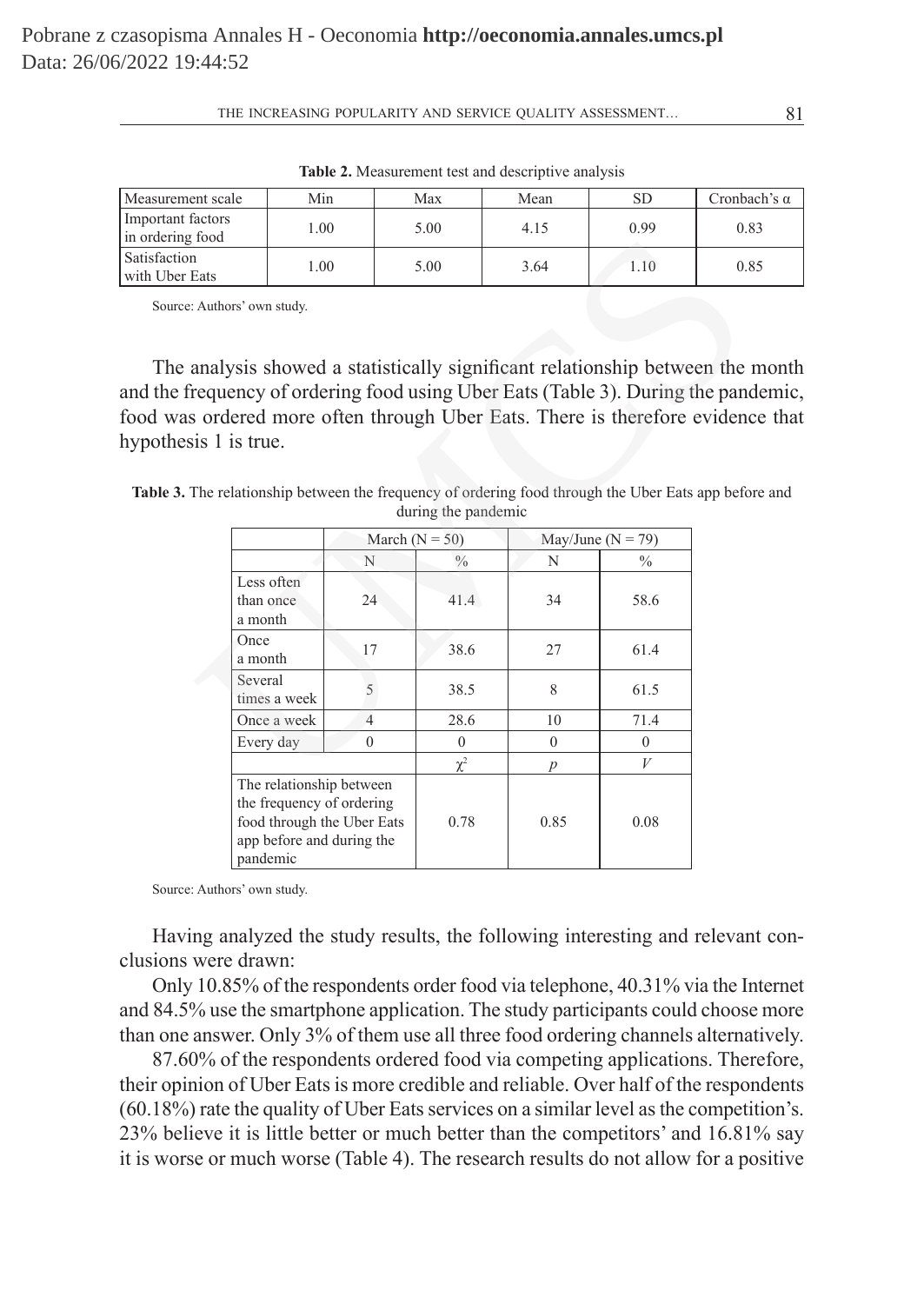verification of hypothesis 2, because only about ¼ of the respondents consider Uber Eats services to be better than competing services.

|                 | Scale | N   | $\%$  |
|-----------------|-------|-----|-------|
| Much better     | $+2$  |     | 6.19  |
| A little better | $+1$  | 19  | 16.81 |
| Comparable      |       | 68  | 60.18 |
| A worse         | - 1   | 14  | 12.39 |
| Much worse      | $-2$  |     | 4.42  |
| Sum             |       | 113 | 100   |
| Mean            | 0.08  |     |       |
| <b>SD</b>       | 0.85  |     |       |

**Table 4.** Assessment of the quality of Uber Eats services compared to competitors using the Stapel scale

Source: Authors' own study.

The most important factor determining that consumers took up the competitors' offer is a greater choice of restaurants (53.49%), then lower delivery costs (44.96%) and the location where Uber Eats operates (30.23%). Additionally, the study participants paid attention to: free delivery offers, what popped out first while searching the Internet, the success rate of card payment (with Uber Eats it was not always successful, whereas the competitors managed to avoid such payment issues), and platform reliability. On the basis of the answers provided, the hypothesis assuming that the most important factor determining the selection of competitive companies is lower delivery costs cannot be accepted. A more important factor turned out to be a greater choice of restaurants, so hypothesis 4 should be rejected. Assessment of the quality of Uber Eats services compared to competitors using the Stap<br>
Scale<br>
The Contract Control of the Control of the Control of the Control of the Control of the Control of the Control of the Control o



Figure 2. What made you choose the services of Uber Eats' competing companies?

Source: Authors' own study.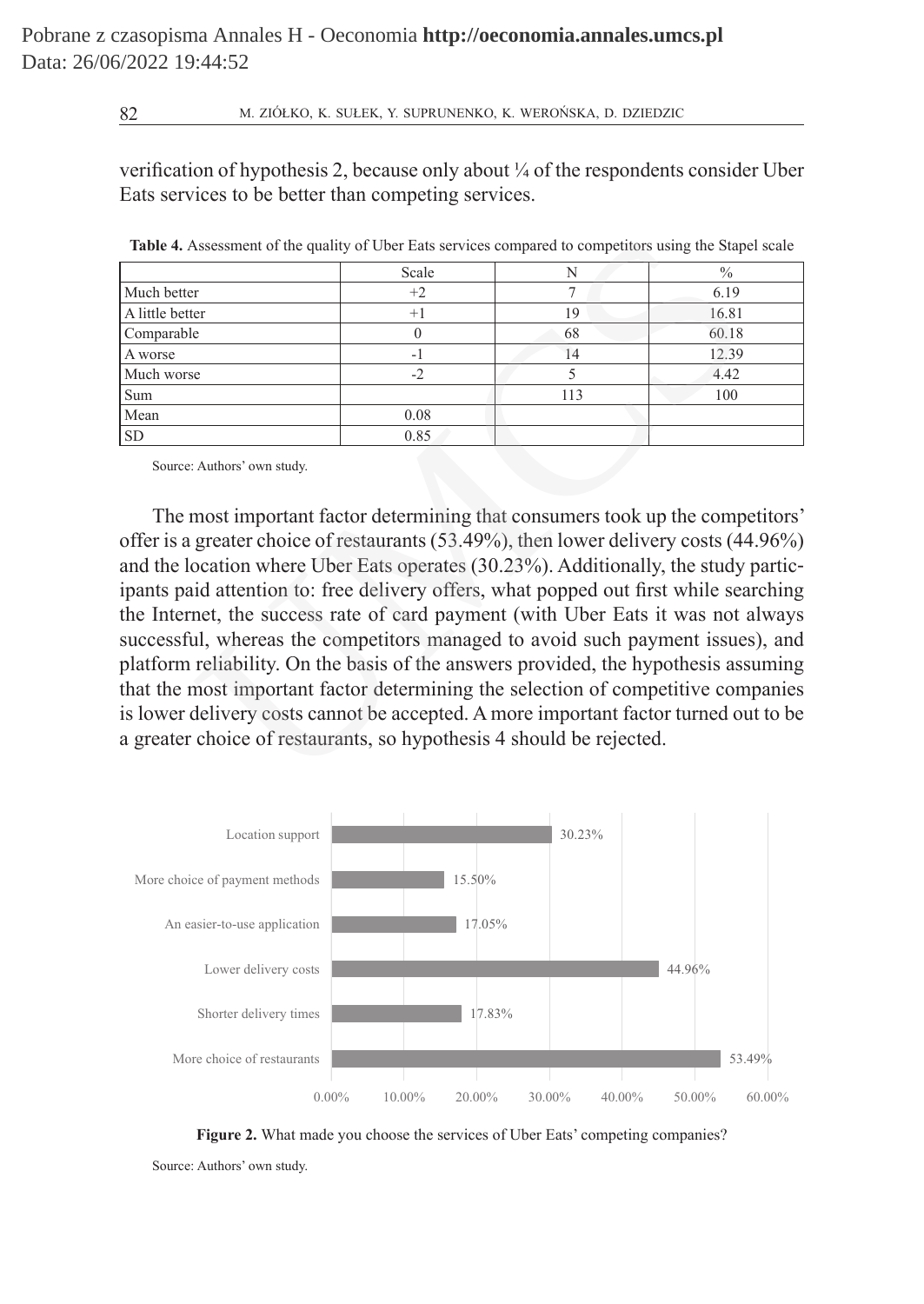The studied participants use Uber Eats not more than once a month (44.96%), a third of them uses the services once a month (34.11%). Nobody uses the service every day, but 10.08% of the respondents use it a few times a week, another 10.85% once a week.

The respondents use Uber Eats for many reasons. The four mentioned most often are: convenience (62.02%), discounts and special offers (62.02%), saving time  $(46.51\%)$  and socializing with friends  $(41.86\%)$ . Only about 5% of the study participants choose the service because they cannot cook. The research shows that discounts and special offers are as important as the convenience of not having to prepare a meal yourself. Therefore, hypothesis 3 should be rejected because the factor indicated in it is not the only most important factor. 84.5% of the respondents are satisfied with the services provided by Uber Eats, 7.21% of them are dissatisfied and 9.30% do not have an opinion on the matter. The definite majority of meals delivered via Uber Eats is ordered by the study participants from McDonald's (64.34%) and Bobby Burger (25.58%) – Figure 3. eek.<br>
eek.<br>
eek.<br>
eek.<br>
eekondents use Uber Eats for many reasons. The four mentione<br>
eek.<br>
5.1%) and socializing with friends (41.86%). Only about 5% of the<br>
nts choose the service because they cannot cook. The research s



**Figure 3.** Which restaurants do you order from most often using Uber Eats services? Source: Authors' own study.

Part of the study was aimed at identifying customer needs and expectations regarding specific aspects of Uber Eats services. Based on the collected survey answers, a model was created defining the gap between customer expectations and the quality of the received services. The respondents rated each factor using a five point scale, where 5 was assigned to the most significant factor, whereas  $1 -$  to the least significant. The expectations of respondents with secondary and higher education were checked, in relation to the Uber Eats service and how it would assess the level of satisfaction with the service received. The results are presented in Table 5 and 6.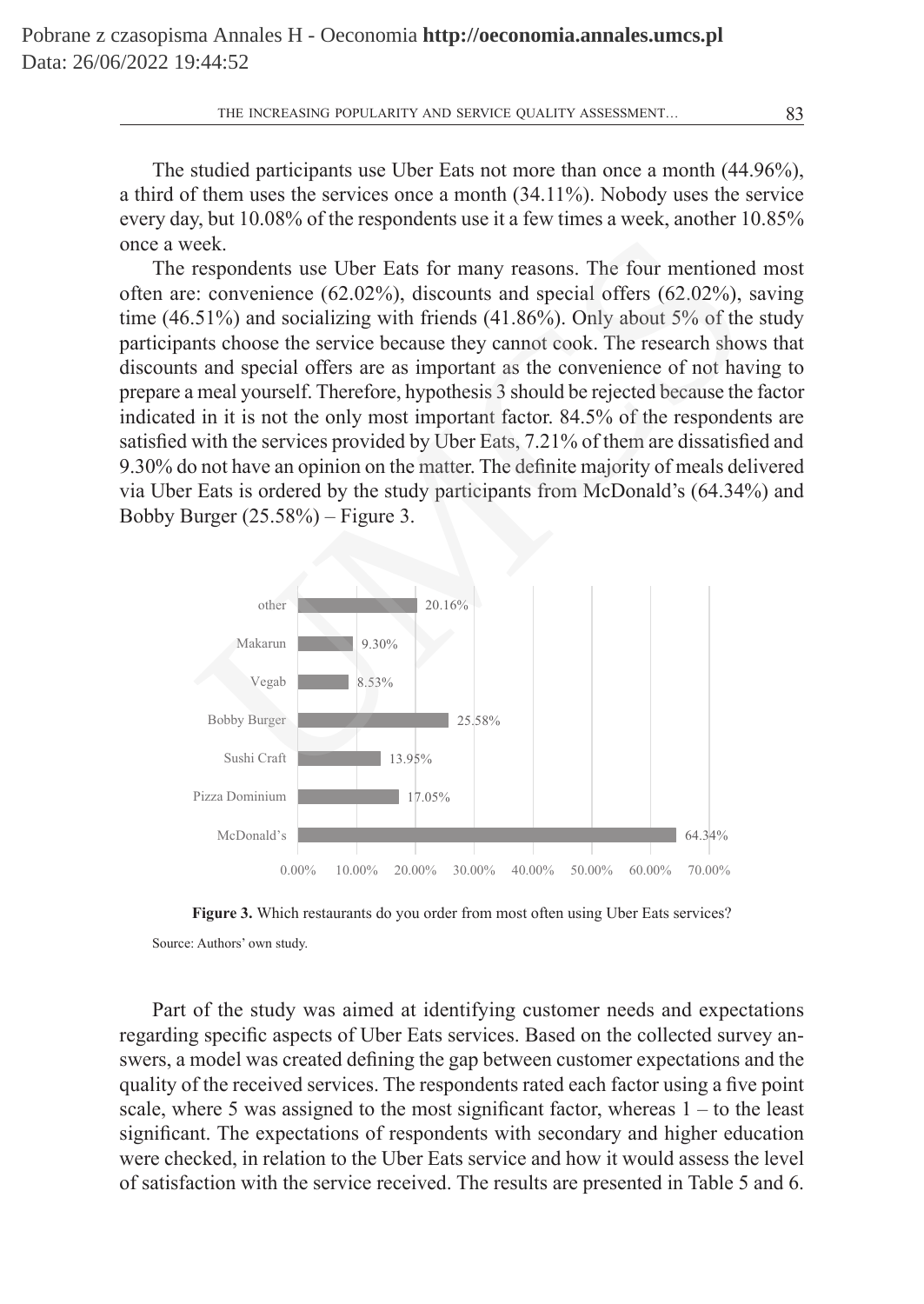|           |                             |                             | Please rate on a scale of 1 to 5 how important are the following factors to you when<br>using Uber Eats? (where 5 are important factors and 1 are irrelevant factors) |                      |                            |                                                                                                                                 |                                  |                |  |  |
|-----------|-----------------------------|-----------------------------|-----------------------------------------------------------------------------------------------------------------------------------------------------------------------|----------------------|----------------------------|---------------------------------------------------------------------------------------------------------------------------------|----------------------------------|----------------|--|--|
|           |                             | User-friendly app<br>design | Range of available<br>restaurants                                                                                                                                     | Restaurant diversity | Waiting time for<br>orders | has the packing been<br>the order food warm<br>State of the delivery<br>upon reception (is<br>damaged during<br>transportation) | Couriers' conduct<br>and manners | Delivery costs |  |  |
|           | Min                         | 1.00                        | 1.00                                                                                                                                                                  | 1.00                 | 2.00                       | 1.00                                                                                                                            | 1.00                             | 1.00           |  |  |
| All       | Max                         | 5.00                        | 5.00                                                                                                                                                                  | 5.00                 | 5.00                       | 5.00                                                                                                                            | 5.00                             | 5.00           |  |  |
|           | Mean                        | 4.01                        | 4.34                                                                                                                                                                  | 4.05                 | 4.23                       | 4.40                                                                                                                            | 3.80                             | 4.26           |  |  |
|           | <b>SD</b>                   | 1.03                        | 0.90                                                                                                                                                                  | 1.02                 | 0.91                       | 0.88                                                                                                                            | 1.03                             | 1.02           |  |  |
|           | Min                         | 1.00                        | 1.00                                                                                                                                                                  | 1.00                 | 2.00                       | 1.00                                                                                                                            | 2.00                             | 2.00           |  |  |
| Higher    | Max                         | 5.00                        | 5.00                                                                                                                                                                  | 5.00                 | 5.00                       | 5.00                                                                                                                            | 5.00                             | 5.00           |  |  |
| education | Mean                        | 3.94                        | 4.27                                                                                                                                                                  | 3.97                 | 4.27                       | 4.41                                                                                                                            | 3.77                             | 4.30           |  |  |
|           | <b>SD</b>                   | 1.05                        | 0.94                                                                                                                                                                  | 1.10                 | 0.92                       | 0.89                                                                                                                            | 0.99                             | 0.96           |  |  |
|           | Min                         | 1.00                        | 1.00                                                                                                                                                                  | 2.00                 | 2.00                       | 1.00                                                                                                                            | 1.00                             | 1.00           |  |  |
| Secondary | Max                         | 5.00                        | 5.00                                                                                                                                                                  | 5.00                 | 5.00                       | 5.00                                                                                                                            | 5.00                             | 5.00           |  |  |
| education | Mean                        | 4.13                        | 4.43                                                                                                                                                                  | 4.16                 | 4.21                       | 4.39                                                                                                                            | 3.85                             | 4.21           |  |  |
|           | <b>SD</b>                   | 0.94                        | 0.83                                                                                                                                                                  | 0.93                 | 0.86                       | 0.86                                                                                                                            | 1.08                             | 1.08           |  |  |
|           | Source: Authors' own study. |                             |                                                                                                                                                                       |                      |                            |                                                                                                                                 |                                  |                |  |  |
| 4.6       |                             |                             |                                                                                                                                                                       |                      |                            |                                                                                                                                 |                                  |                |  |  |
| 44        |                             |                             |                                                                                                                                                                       |                      |                            |                                                                                                                                 |                                  |                |  |  |

| Table 5. Research results for individual factors determining the expectations of respondents, distinguished |  |
|-------------------------------------------------------------------------------------------------------------|--|
| by education                                                                                                |  |



### **Figure 4.** The results of the research for the individual factors determining the expectations of respondents by education

Source: Authors' own study.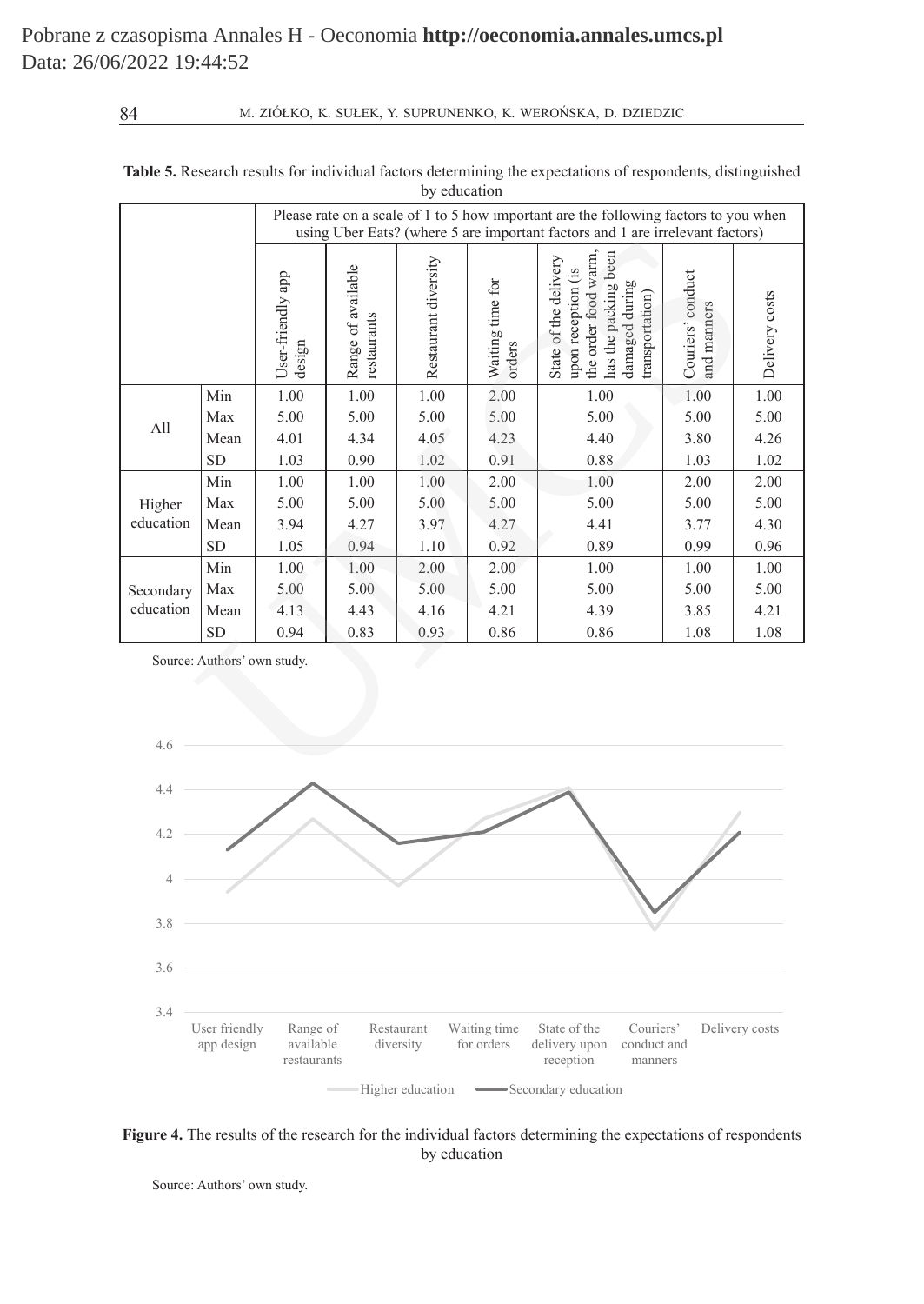In most factors, the expectations of people with higher education turned out to be lower than those of people with secondary education. The largest discrepancy between expectations concerned user-friendly app design (-0.25), restaurant diversity (-0.25) and range of available restaurants (-0.21). The similar expectations of both groups concerned the waiting time for orders and delivery costs (Figure 4). It can therefore be assumed that hypothesis 5 that respondents with higher education have higher requirements for Uber Eats services than respondents with secondary education has not been positively verified.

| education has not been positively verified.                                                                                              |                  |                             |                                      |                         |                            | sity $(-0.25)$ and range of available restaurants $(-0.21)$ . The similar expectations of<br>both groups concerned the waiting time for orders and delivery costs (Figure 4). It<br>can therefore be assumed that hypothesis 5 that respondents with higher education<br>have higher requirements for Uber Eats services than respondents with secondary |                                     |                |  |
|------------------------------------------------------------------------------------------------------------------------------------------|------------------|-----------------------------|--------------------------------------|-------------------------|----------------------------|----------------------------------------------------------------------------------------------------------------------------------------------------------------------------------------------------------------------------------------------------------------------------------------------------------------------------------------------------------|-------------------------------------|----------------|--|
| Table 6. Research results for individual factors determining the level of satisfaction of the respondents,<br>distinguished by education |                  |                             |                                      |                         |                            |                                                                                                                                                                                                                                                                                                                                                          |                                     |                |  |
|                                                                                                                                          |                  |                             |                                      |                         |                            | Please rate your satisfaction level on a scale of 1 to 5 on the basis of the following factors<br>(where 1 is very dissatisfied and 5 is very satisfied)                                                                                                                                                                                                 |                                     |                |  |
|                                                                                                                                          |                  | User-friendly<br>app design | restaurants<br>Range of<br>available | Restaurant<br>diversity | Waiting time<br>for orders | transportation<br>been damaged<br>during<br>the order food<br>State of the<br>delivery upon<br>reception (is<br>the packing<br>warm, has                                                                                                                                                                                                                 | conduct and<br>Couriers'<br>manners | Delivery costs |  |
|                                                                                                                                          | Min              | 1.00                        | 1.00                                 | 1.00                    | 1.00                       | 1.00                                                                                                                                                                                                                                                                                                                                                     | 1.00                                | 1.00           |  |
| All                                                                                                                                      | Max              | 5.00                        | 5.00                                 | 5.00                    | 5.00                       | 5.00                                                                                                                                                                                                                                                                                                                                                     | 5.00                                | 5.00           |  |
|                                                                                                                                          | Mean             | 3.88                        | 3.43                                 | 3.54                    | 3.65                       | 3.91                                                                                                                                                                                                                                                                                                                                                     | 3.95                                | 3.09           |  |
|                                                                                                                                          | <b>SD</b><br>Min | 1.12<br>1.00                | 1.04<br>1.00                         | 0.95<br>1.00            | 1.07<br>1.00               | 0.96<br>1.00                                                                                                                                                                                                                                                                                                                                             | 1.01<br>1.00                        | 1.28<br>1.00   |  |
| Higher                                                                                                                                   | Max              | 5.00                        | 5.00                                 | 5.00                    | 5.00                       | 5.00                                                                                                                                                                                                                                                                                                                                                     | 5.00                                | 5.00           |  |
| education                                                                                                                                | Mean             | 3.77                        | 3.39                                 | 3.55                    | 3.80                       | 3.97                                                                                                                                                                                                                                                                                                                                                     | 3.95                                | 3.12           |  |
|                                                                                                                                          | <b>SD</b>        | 1.13                        | 1.14                                 | 1.02                    | 1.06                       | 1.01                                                                                                                                                                                                                                                                                                                                                     | 0.97                                | 1.32           |  |
|                                                                                                                                          | Min              | 1.00                        | 1.00                                 | 1.00                    | 1.00                       | 1.00                                                                                                                                                                                                                                                                                                                                                     | 1.00                                | 1.00           |  |
| Secondary                                                                                                                                | Max              | 5.00                        | 5.00                                 | 5.00                    | 5.00                       | 5.00                                                                                                                                                                                                                                                                                                                                                     | 5.00                                | 5.00           |  |
| education                                                                                                                                | Mean             | 4.03                        | 3.51                                 | 3.61                    | 3.52                       | 3.89                                                                                                                                                                                                                                                                                                                                                     | 3.97                                | 3.10           |  |
|                                                                                                                                          | <b>SD</b>        | 1.11                        | 0.96                                 | 0.90                    | 1.09                       | 0.91                                                                                                                                                                                                                                                                                                                                                     | 1.08                                | 1.29           |  |

**Table 6.** Research results for individual factors determining the level of satisfaction of the respondents, distinguished by education

Source: Authors' own study.



**Figure 5.** The difference between Uber Eats' customer expectations and the provided service Source: Authors' own study.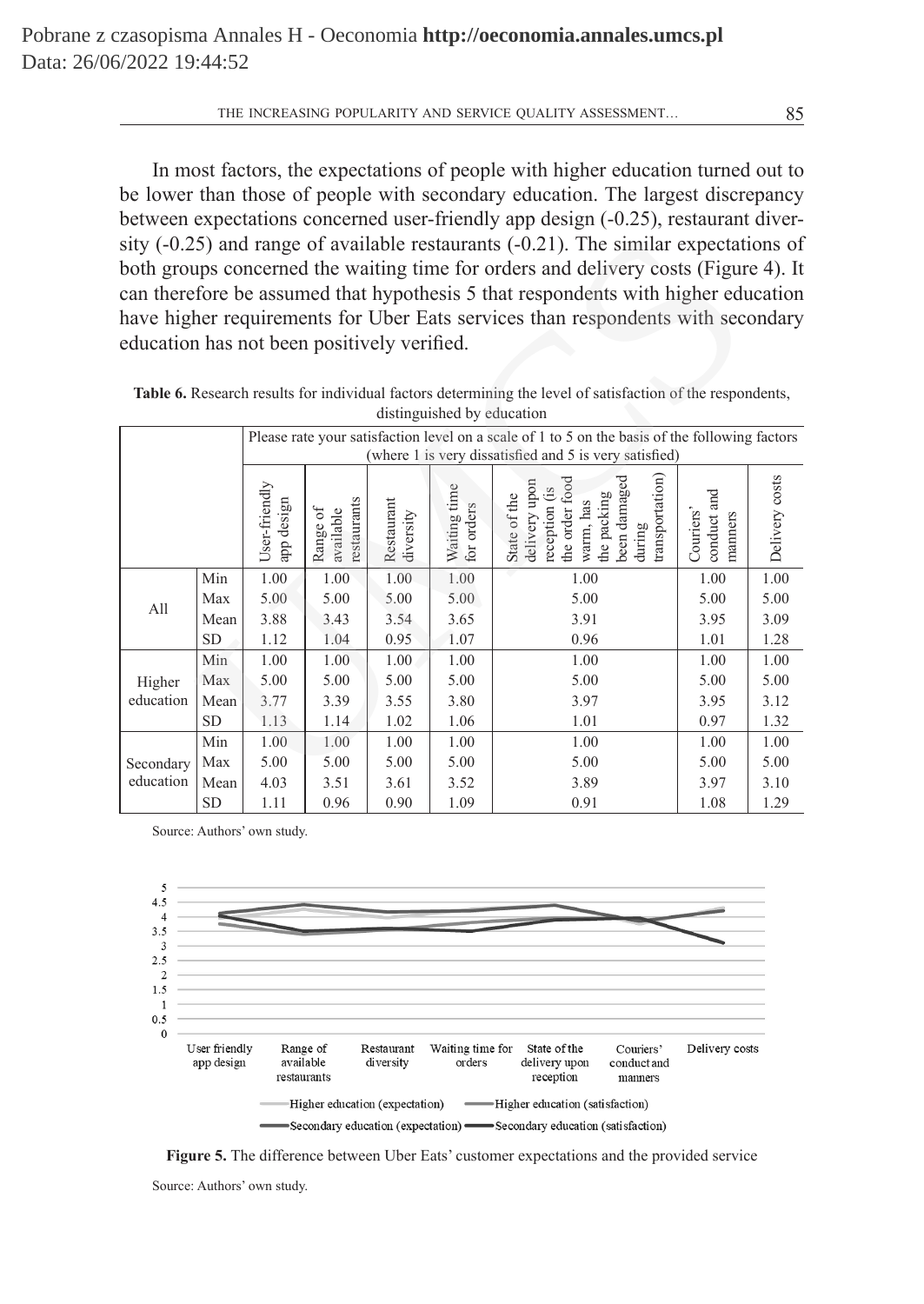Respondents with higher education had lower expectations as to the services provided by Uber Eats (4.07, secondary education – average 4.20) and assessed the services received lower (average 3.51, secondary education 3.66), nevertheless, the proportions in the gaps between expectations and satisfaction are very similar. The difference in expectations between people with higher education and people with secondary education is -0.57, while in satisfaction it is -0.54. The largest discrepancy between expectations and satisfaction concerns delivery costs and it is very similar in both groups (university education gap 1.19, secondary education 1.11). It is therefore the most important factor that Uber Eats should work on improving. Other factors that should be improved are: the range of available restaurants (-0.89 and -0.92, respectively), and the waiting time for order completion (-0.46 and -0.69). Detailed results are presented in Figure 5. ons in the gaps between expectations and satisfaction are very similation in expectations between people with higher education and people y education is -0.57, while in satisfaction it is -0.54. The largest diverse expect

Interesting and thought-provoking outcome of the study are the differences arising from the respondents remuneration. The study includes also this aspect in order to demonstrate the differences in the answers provided by each group. The results are presented in Table 7.

|                                   |                                                     | Please rate on a scale of 1 to 5 how important are the following factors<br>to you when using Uber Eats? (where 5 are important factors and 1 are<br>irrelevant factors) |                                   |                      |                            |                                                                                                                                        |                                  |                |  |
|-----------------------------------|-----------------------------------------------------|--------------------------------------------------------------------------------------------------------------------------------------------------------------------------|-----------------------------------|----------------------|----------------------------|----------------------------------------------------------------------------------------------------------------------------------------|----------------------------------|----------------|--|
| Respondents'<br>monthly<br>income | Gap between<br>expectations and<br>received service | User-friendly app<br>design                                                                                                                                              | Range of available<br>restaurants | Restaurant diversity | Waiting time for<br>orders | State of the delivery<br>(is the order food<br>damaged during<br>upon reception<br>transportation)<br>the<br>packing been<br>warm, has | Couriers' conduct<br>and manners | Delivery costs |  |
|                                   | expectations                                        | 3.84                                                                                                                                                                     | 4.29                              | 3.94                 | 4.06                       | 4.32                                                                                                                                   | 3.68                             | 4.13           |  |
| $0-1,000$ PLN                     | received service                                    | 3.94                                                                                                                                                                     | 3.39                              | 3.52                 | 3.39                       | 3.71                                                                                                                                   | 4.10                             | 2.74           |  |
|                                   | difference                                          | 0.10                                                                                                                                                                     | $-0.90$                           | $-0.42$              | $-0.68$                    | $-0.61$                                                                                                                                | 0.42                             | $-1.39$        |  |
|                                   | expectations                                        | 4.06                                                                                                                                                                     | 4.37                              | 4.14                 | 4.18                       | 4.39                                                                                                                                   | 3.84                             | 4.43           |  |
| $1,000 - 3,000$<br><b>PLN</b>     | received service                                    | 3.69                                                                                                                                                                     | 3.35                              | 3.47                 | 3.55                       | 3.88                                                                                                                                   | 3.80                             | 3.18           |  |
|                                   | difference                                          | $-0.37$                                                                                                                                                                  | $-1.02$                           | $-0.67$              | $-0.63$                    | $-0.51$                                                                                                                                | $-0.04$                          | $-1.25$        |  |
|                                   | expectations                                        | 4.11                                                                                                                                                                     | 4.33                              | 4.11                 | 4.47                       | 4.42                                                                                                                                   | 3.83                             | 4.11           |  |
| 3,000-5,000<br><b>PLN</b>         | received service                                    | 4.03                                                                                                                                                                     | 3.61                              | 3.61                 | 3.89                       | 4.00                                                                                                                                   | 4.08                             | 3.33           |  |
|                                   | difference                                          | $-0.08$                                                                                                                                                                  | $-0.72$                           | $-0.50$              | $-0.58$                    | $-0.42$                                                                                                                                | 0.25                             | $-0.78$        |  |
| $5,000 - 8,000$                   | expectations                                        | 3.75                                                                                                                                                                     | 4.38                              | 3.75                 | 4.25                       | 4.75                                                                                                                                   | 4.13                             | 4.13           |  |
| <b>PLN</b>                        | received service                                    | 4.25                                                                                                                                                                     | 3.25                              | 3.13                 | 3.88                       | 4.00                                                                                                                                   | 3.63                             | 2.88           |  |
|                                   | difference                                          | 0.50                                                                                                                                                                     | $-1.13$                           | $-0.63$              | $-0.38$                    | $-0.75$                                                                                                                                | $-0.50$                          | $-1.25$        |  |
| Over 8,000<br><b>PLN</b>          | expectations                                        | 4.33                                                                                                                                                                     | 4.00                              | 3.00                 | 3.33                       | 3.67                                                                                                                                   | 2.67                             | 4.33           |  |
|                                   | received service                                    | 3.00                                                                                                                                                                     | 2.33                              | 3.33                 | 4.00                       | 4.00                                                                                                                                   | 4.00                             | 2.33           |  |
|                                   | difference                                          | $-1.33$                                                                                                                                                                  | $-1.67$                           | 0.33                 | 0.67                       | 0.33                                                                                                                                   | 1.33                             | $-2.00$        |  |
|                                   | expectations                                        | 4.01                                                                                                                                                                     | 4.34                              | 4.05                 | 4.23                       | 4.40                                                                                                                                   | 3.80                             | 4.26           |  |
| All                               | received service                                    | 3.88                                                                                                                                                                     | 3.43                              | 3.55                 | 3.65                       | 3.91                                                                                                                                   | 3.95                             | 3.09           |  |
|                                   | difference                                          | $-0.12$                                                                                                                                                                  | $-0.91$                           | $-0.50$              | $-0.58$                    | $-0.49$                                                                                                                                | 0.16                             | $-1.17$        |  |

**Table 7.** The difference between Uber Eats' customer expectations and the provided service

Source: Authors' own study.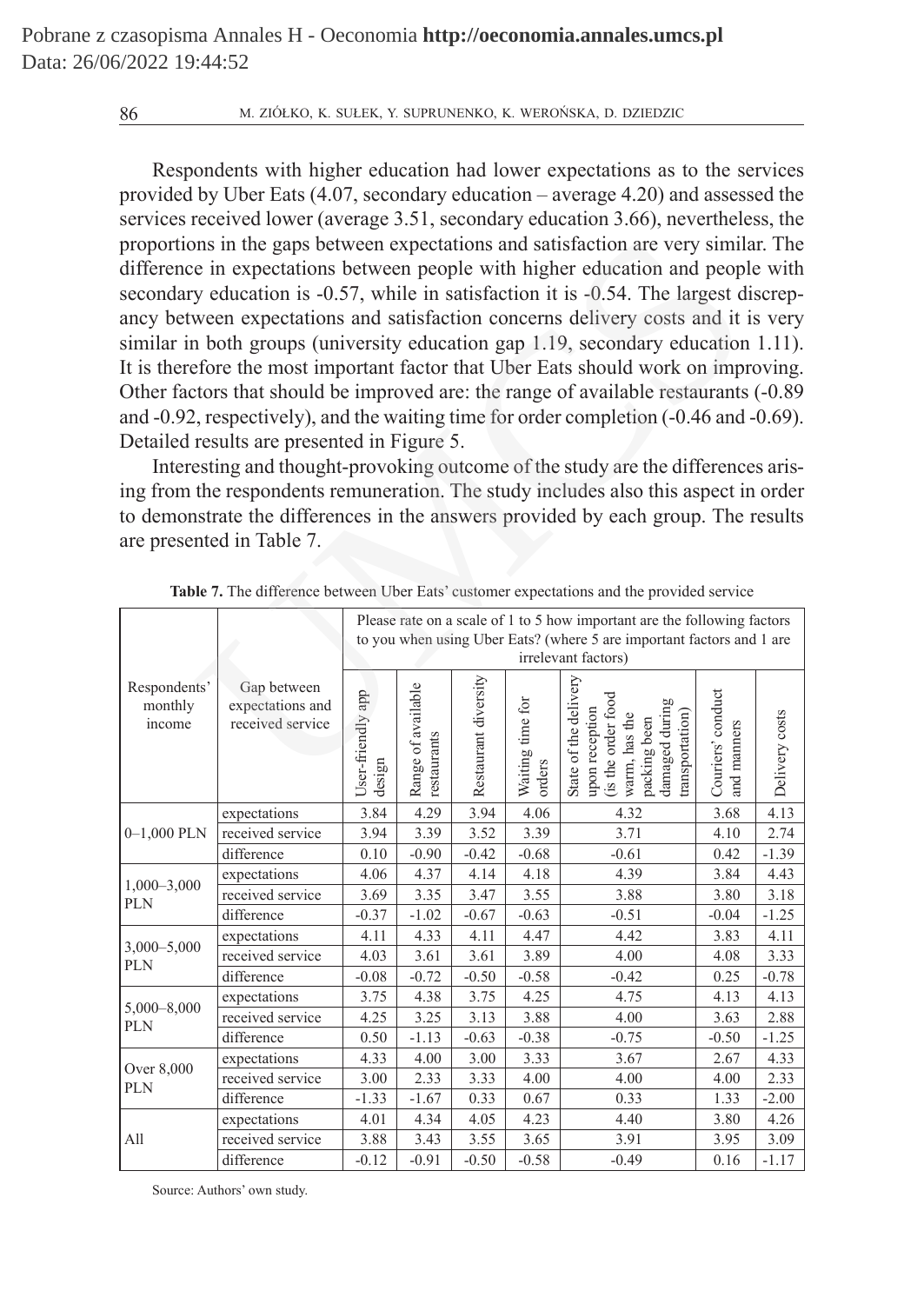Analyzing the data displayed in Table 7, the following conclusions can be drawn for each of the singled-out groups:

# **User-friendly application design**

The application's design exceeded the expectations of those respondents whose remuneration was lowest (that is unemployed students;  $+0.10$ ) and whose monthly income totalled between PLN 5,000 and PLN 7,000 (+0.50). The other respondents considered Uber Eats' app design as less friendly than expected – the most disappointed were the respondents who earned the most, with an income of over PLN 8,000.

# **Range of available restaurants and their diversity**

All the survey respondents were disappointed with the number of restaurants available in the Uber Eats app. The rate of disappointment was reduced in the second round of the conducted survey. However, throughout the entire study, the gap between the expectations and reality turned out equal to -0.9%. The study participants also rated the restaurant diversity negatively (general result -0.5%), even though for the group of respondents earning the most their received service slightly exceeded expectations  $(+0.33)$ . Despite the stats, it may come as a surprise that although many other types of restaurants were available via Uber Eats' app, the respondents would mostly order from fast food places, omitting other restaurants. adly application design<br>application's design exceeded the expectations of those respondents<br>attion was lowest (that is unemployed students; +0.10) and whose m<br>otalled between PLN 5,000 and PLN 7,000 (+0.50). The other resp

# **Waiting time for orders**

The waiting time for order fulfillment was described by the majority as "longer than expected" (-0.58). Only the group of the highest income respondents felt that the waiting time for orders was shorter than expected  $(+0.67)$ .

# **State of the delivery upon reception**

The respondents were also asked to rate the state of the delivery they received. Two aspects were taken into account when rating: 1) if the food arrived warm and 2) had the packaging been damaged during transportation. Only the group of higher-earning individuals rated the state of the delivery as exceeding expectations (+0.33), whereas the other respondents were disappointed with the delivery (-0.49).

# **Couriers' conduct and manners**

This service delivery aspect exceeded the expectations of the majority of the study participants  $(+0.16)$ , even though for the group earning between PLN 1,000 and PLN 2,999 the gap between expectations and received service was inconsiderably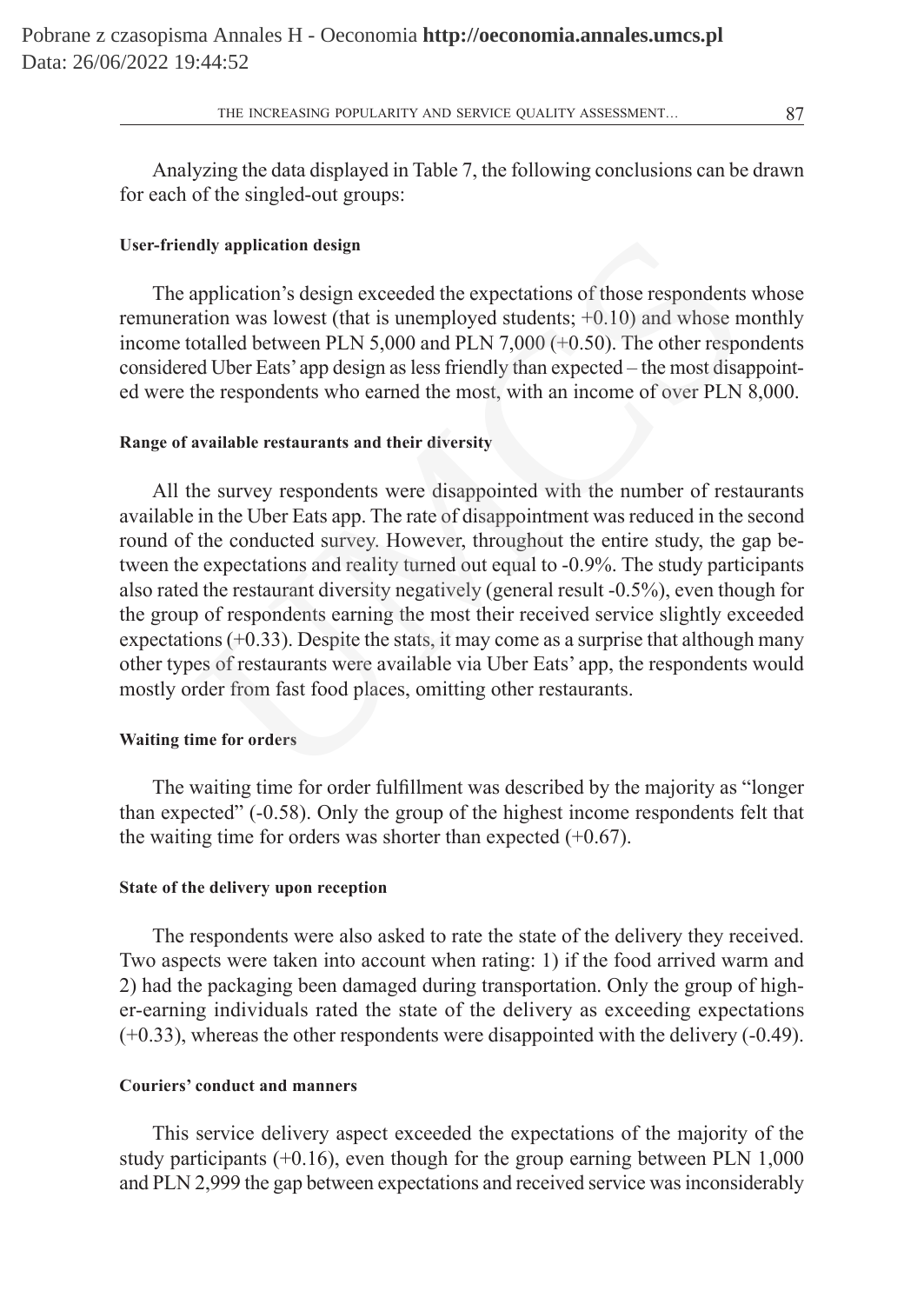small (-0.04), and much bigger for the individuals earning between PLN 5,000 and PLN 7,999 (-0.50). The couriers' manners considerably exceeded the expectations of those with the highest income  $(+1.33)$  which may be the result of either having had low expectations in the first place or the exceptionally good courier service provided by Uber Eats.

## **Delivery costs**

All the respondents were disappointed with the delivery costs. They exceeded expectations considerably (-1.17). Surprisingly, the group most disappointed with the delivery costs turned out to be the one composed of the highest-earning individuals (-2.00). The respondents least unhappy were those earning between PLN 3,000 and PLN 4,999 (-0.78).

In conclusion, 6 out of 7 factors were a source of disappointment for the respondents. The only factor which came as a pleasant surprise was the courier's conduct and manners. The biggest disappointment was the delivery costs, which most likely triggered the customers to try the competition or use Uber Eats only when provided the free delivery offer. It was this factor that showed the greatest gap between the expectations of the respondents and the quality of the services received. On this basis, it is possible to positively verify hypothesis 6, in which this factor was identified as the most requiring improvement. expectations in the first place or the exceptionally good courier s<br>by Uber Eats.<br>costs<br>costs<br>costs<br>the respondents were disappointed with the delivery costs. They ex<br>ons considerably (-1.17). Surprisingly, the group most

The results of the study in the second part of the analysis were divided into two groups: the first, in which the respondents filled out the survey in March (at the very beginning of the implemented restrictions connected with the coronavirus, among others the closing of restaurants), the second in which the study participants filled out the survey in May and June, after some of the restrictions were lifted and many restaurants once again opened and were run following the new sanitary regime. This analysis method aims to compare and verify if the consumer preferences, their behavior, the frequency and motivation standing behind their food orders differs between time periods.

While analysing the two time periods, it is worth noticing that:

– the number of phone orders decreased by 5 percentage points (pp), online platform orders increased by 7 pp,

– new customers who had never ordered from the competition joined Uber Eats' consumers. In March, 94% of the respondents had previously used the competing services, whereas in May/June there were only 83.54% of them, which points to the fact that new customers were attracted,

– similarly to the general study, the respondents chose the competition due the greater range of restaurants to choose from. However, during the second examined period the percentage of customers dissatisfied with the number of restaurants decreased by 20.45 pp (from 66% in March to 45.57% in May/June). This may be the result of Uber Eats expanding its offer at this time.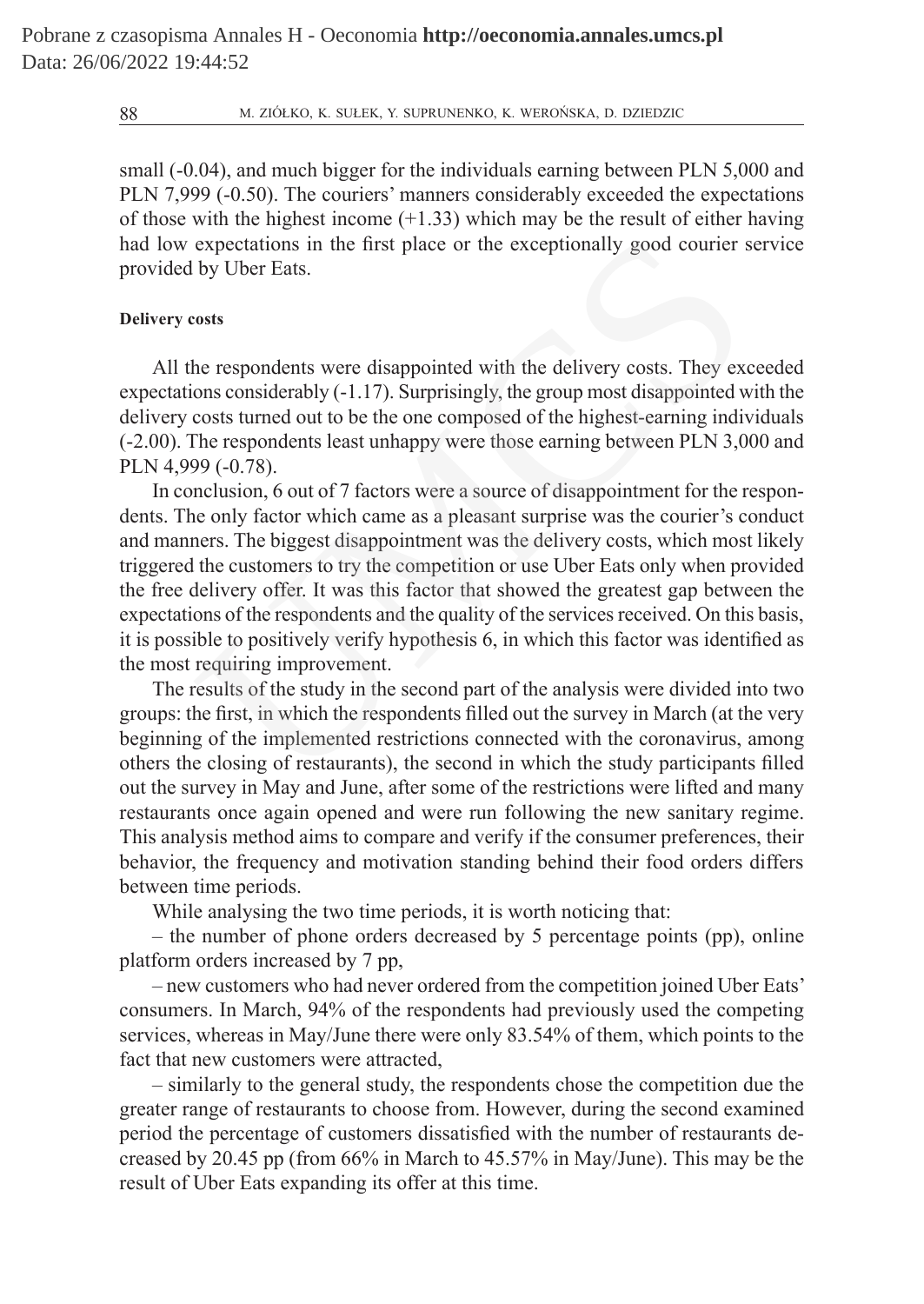

Figure 6 presents Uber Eats customers' preferences in both of the examined time periods and the differences between them.

 $March 2020$  May/June 2020 difference

**Figure 6.** What made you choose the competitors' services?

Source: Authors' own study.

In May/June, the respondents rated Uber Eats' services higher than its competition. In March, the percentage of people rating Uber's services as better or much better than the competition amounted to 19.15%. In May/June, the number rose to 25.76%. The percentage of people rating the quality of Uber Eats' service as worse or much worse decreased to 23.4% in March and 12.12% in May/June. This improved rating can also be noticed in Uber Eats' general customer satisfaction. The percentage of satisfied and very satisfied customers reached 80% in March and 87.35% in May/ June, as for those dissatisfied and very dissatisfied the number amounted to 12% in March and 7.59% in May/June.

Over the time period of 2 months, the motivations behind Uber Eats' customer choices had also changed. In both examined periods, the percentage of respondents recommending Uber Eats' services to their friends had not changed (76%). The number of people who would not recommend these services decreased twice from 16% to 7.59% and similarly, the number of respondents who were not sure if they would recommend the service increased from 8% to 16.46%.

Figure 7 presents the motivation behind the customers' choice of Uber Eats' services in the two examined time periods and the difference between them in percentage points.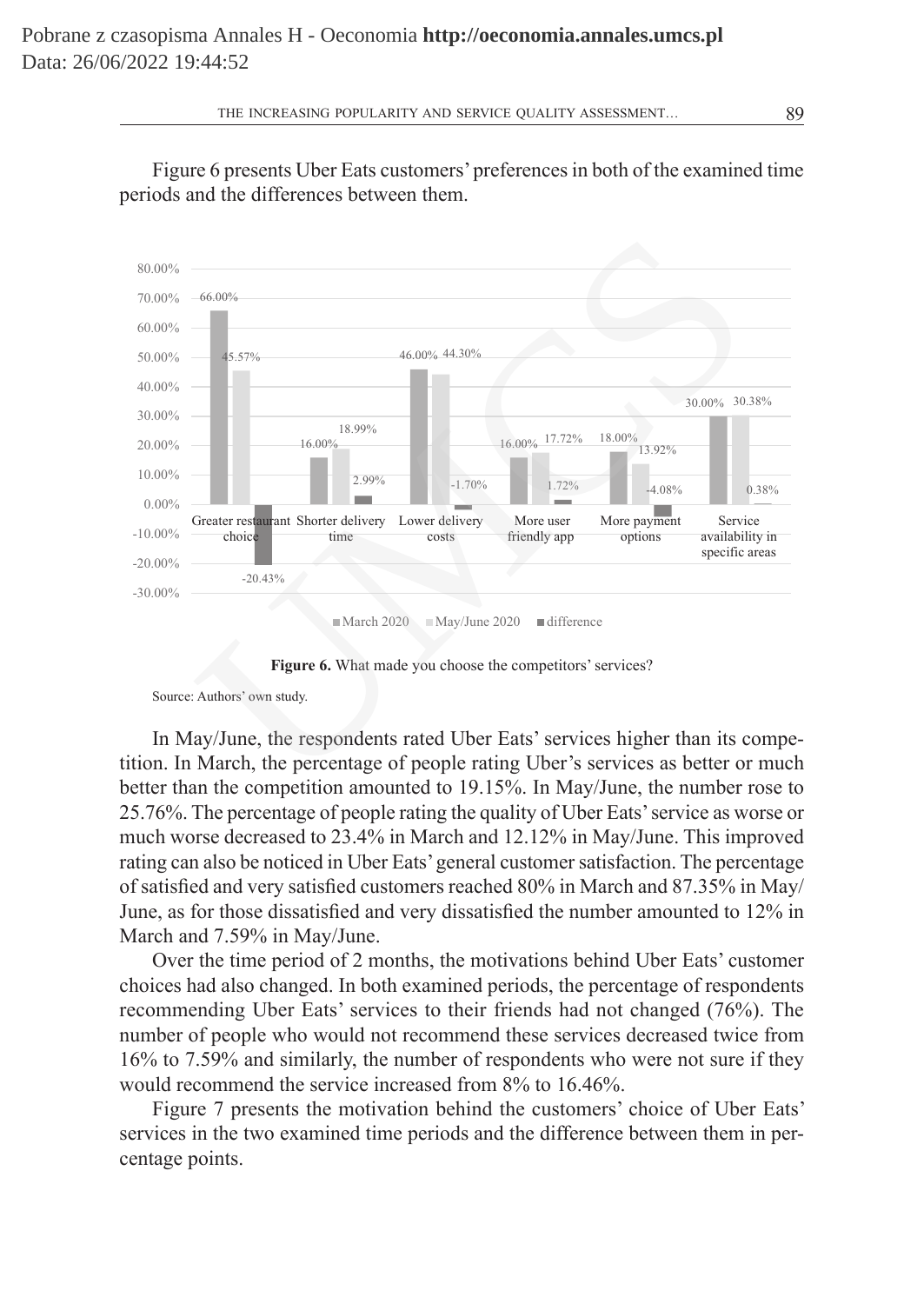Pobrane z czasopisma Annales H - Oeconomia **http://oeconomia.annales.umcs.pl** Data: 26/06/2022 19:44:52



Figure 7. Why do you use the services provided by Uber Eats?

Source: Authors' own study.

A relevant part of the study were the respondents' comments and remarks regarding changes which should be implemented in order to improve Uber Eats' performance. They are the following:

– cutting delivery costs,

– broadening the choice of available restaurants,

– putting more emphasis on courier training, especially when it comes to their knowledge of Polish and English, as well as the layout of the city and handling a GPS device,

– restoring joint deliveries,

– restoring free delivery offers,

– introduction of payment bonuses for dedicated couriers,

– adding shopping delivery services and the option of purchasing alcoholic beverages,

– increase the number of restaurants offering the self pick-up option (it is not currently available everywhere),

– expanding the delivery range, including suburban areas,

– improving the application (which is not always reliable),

– standardizing the delivery areas – according to the respondents, some locations are available, e.g. only by phone order, and not via the Internet or application.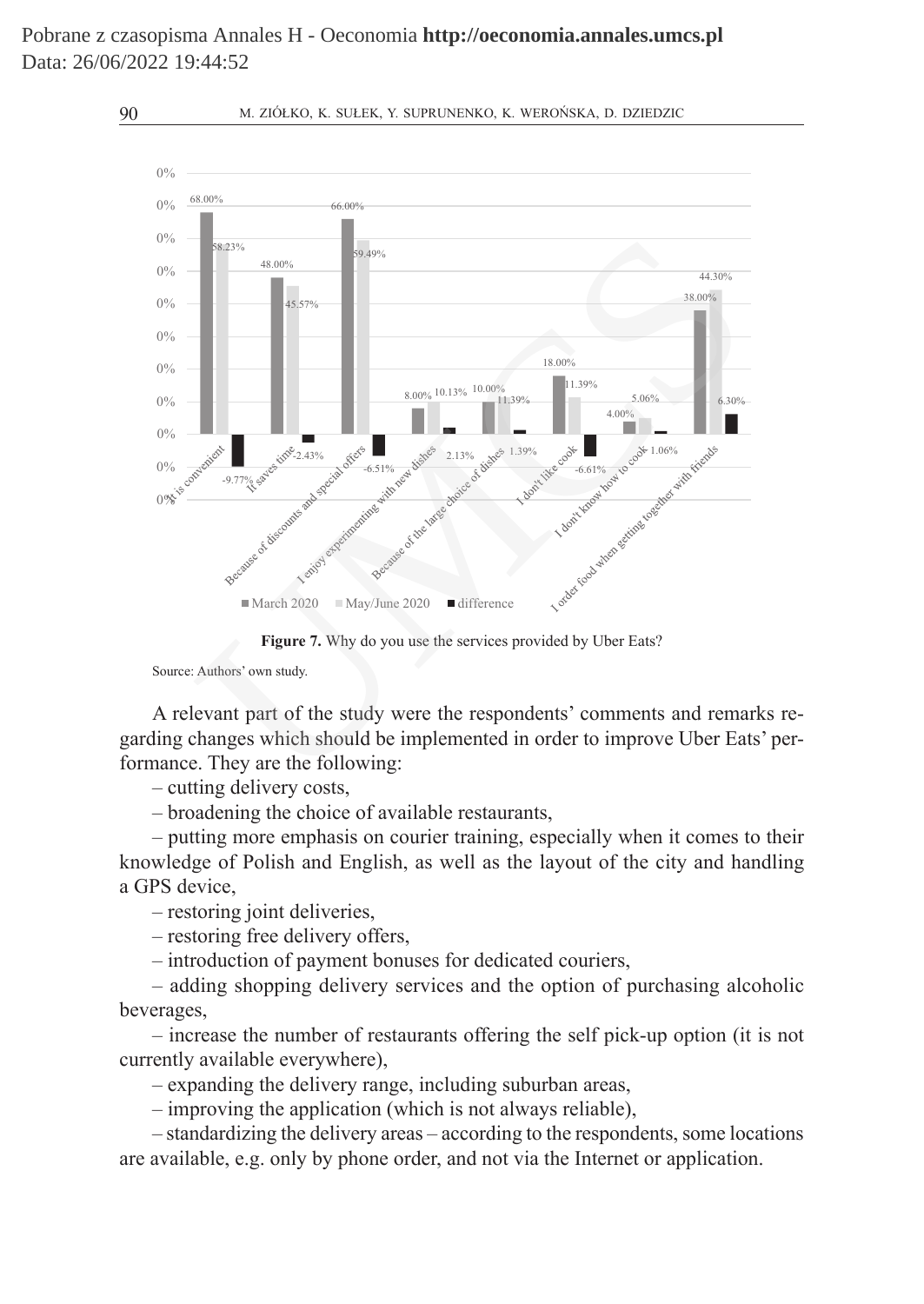## **Discussion**

The 21<sup>st</sup> century favors technological advancement. Over the last few years, a number of developments have been implemented. Their goal is to add convenience and improve society's living conditions. Among many of the mentioned advancements are online food ordering applications. All it takes is just a few clicks, and *voilà* – soon enough your ready-to-eat meal is delivered directly to your doorstep. That is precisely the reason as to why this option has proven itself among consumers. Since 2017, the interest in food ordering application services in Poland has increased by 68%, while simultaneously the number of users of the "Platform to Customer delivery" segment has more than doubled. The socio-economic situation related to the coronavirus contributed to the development of interest in applications for ordering food. Closing the restaurant and leaving people at home has increased the number of users of the application. r of developments have been implemented. Their goal is to add conve<br>cove society's living conditions. Among many of the mentioned ad<br>e online food ordering applications. All it takes is just a few clicks, an<br>ough your read

The aim of the research was to measure the level of satisfaction of Uber Eats customers with the application, through which the customer can conveniently and easily order food and the delivery service itself, and to compare this level with the period before and during the restrictions related to the COVID-19 pandemic.

The prepared analysis and observations have made it possible to draw the conclusion that both in Poland and abroad consumers prefer the services of Uber Eats' competitors. The survey data collected in India from 153 respondents have demonstrated that only 2% of Uber Eats' users are satisfied with their services enough for them to be first choice when ordering meals online. In the conducted study 87.5% of the participants affirm that they order from competing platforms, which provide service of similar quality as Uber Eats (60.2%). 16.8% of the respondents declare that the services of Glovo or pyszne.pl are slightly better and 5.5% of them believe they are much better than those of Uber Eats.

The factors determining the choice of competing platforms are the following: greater choice of restaurants – pointed out by the respondents almost 54% of the time, lower delivery costs offered by the competitors – being a key element for 45% of the survey participants, and finally the area where Uber Eats delivery services were provided – chosen by 30% of the respondents. The research made it possible to meet the goals set by the authors. Based on the analysis of the respondents' responses, the level of satisfaction with various areas of Uber Eats' activity was determined, and the strengths and weaknesses of the application for ordering food were identified. The observed changes in consumer behavior during the lockdown period were also an important element of the study. The study also attempted to compare the offer with competing companies. The conclusions drawn allowed us to assess the level of Uber Eats' services at a low level in relation to the competition. The research allowed to verify all the hypotheses, a summary of the verification results is presented in Table 8.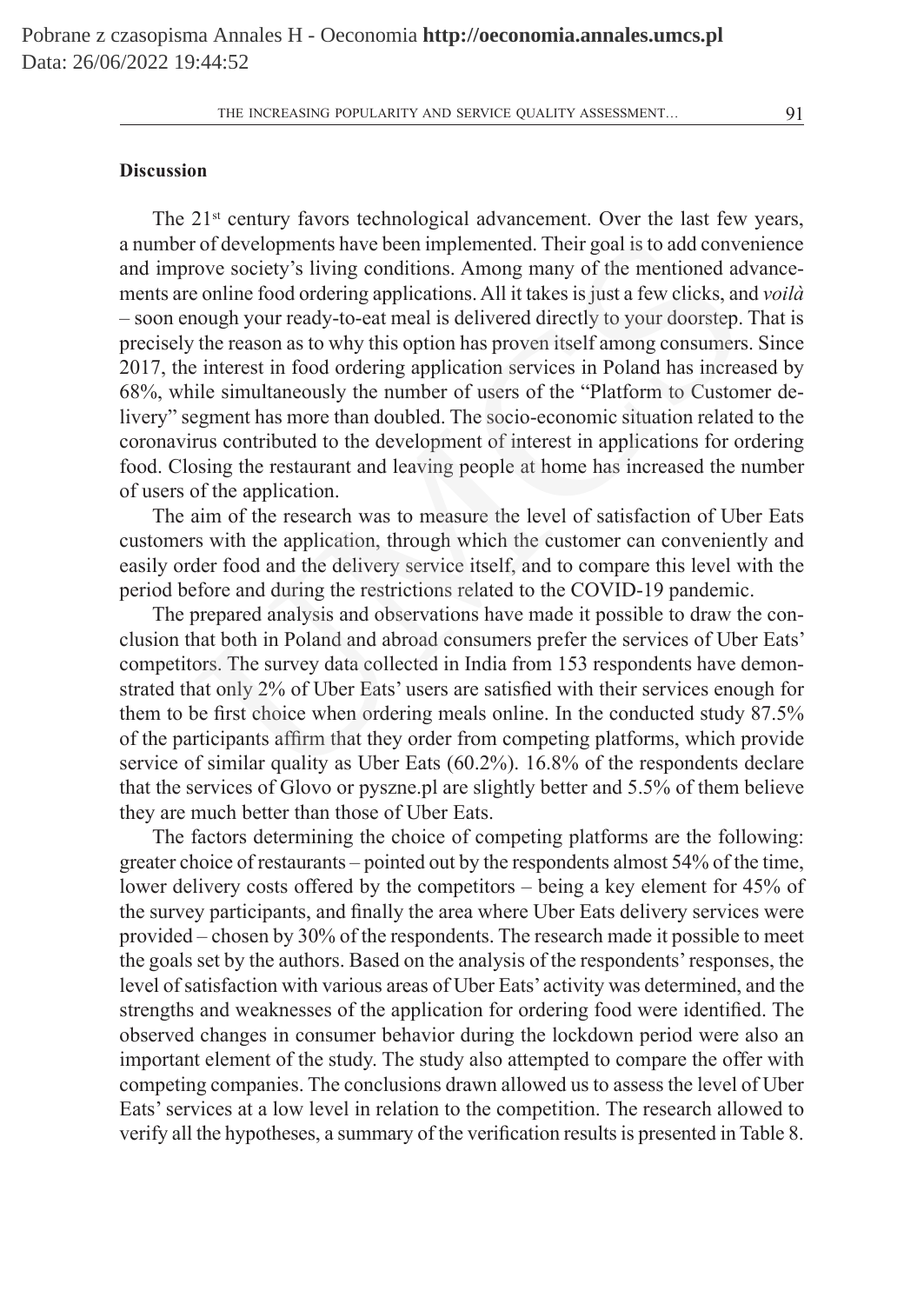|                | Hypothesis                                                                                                               | Adopted |
|----------------|--------------------------------------------------------------------------------------------------------------------------|---------|
| H1             | During the COVID-19 pandemic, respondents were more often to order food using the Uber<br>Eats app than before.          | Yes     |
| H <sub>2</sub> | According to respondents, the services provided by Uber Eats are better than those of the<br>competition.                | No      |
| H3             | Discounts and promotions are the most important factor influencing the choice of the Uber<br>Eats app by users.          | No      |
| H4             | Lower delivery costs are a factor influencing the choice of competing companies.                                         | No      |
| H5             | Respondents with higher education have higher requirements for the service than respondents<br>with secondary education. | No      |
| H <sub>6</sub> | The cost of delivery is the element of the service that needs improvement the most, according<br>to the respondents.     | Yes     |

|  |  | Table 8. Summary of the study results |  |  |  |
|--|--|---------------------------------------|--|--|--|
|--|--|---------------------------------------|--|--|--|

Source: Authors' own study.

The article is one of the first attempts to capture the changes taking place in one sector of the economy (trade and services), and thus the purchasing behavior of consumers as a result of the lockdown and the reduction of contacts and access to shops and restaurants.

Professionalism of the staff is another factor triggering a negative response from Uber Eats' customers. The survey conducted in Pune provided the means to classify online food delivery platforms taking into account the level of customer service. In the analyzed ranking, Uber Eats came in last, receiving only 18 of answers indicating the satisfaction of staff professionalism (Das, 2018). Thought-provoking findings were extracted from studies conducted in Poland. Despite the fact that a big fraction of the individuals surveyed gave positive feedback regarding the delivery staff's manners, and in the comparative study it was rated as exceeding expectations, there were clear suggestions that the big issue concerning the lack of basic abilities to use the GPS system in order to find the right delivery location. Another problem is the language barrier, revealing itself in the form of the couriers' lack of knowledge of Polish or English, which therefore results in difficulties understanding instructions regarding the order. pp than before.<br>
Didng to respondents, the services provided by Uber Eats are better than those of the<br>
utinon.<br>
Intins and promotions are the most important factor influencing the choice of the Uber<br>
lition.<br>
Didny wests.

However, Uber Eats also has some positive aspects to its services. One of them is the brand's reputation which plays a huge role, because the services are offered all over the world. Moreover, research carried out in Poland proves that website users are very satisfied with such aspects of the service as the user-friendly application design. The waiting time for the order and its status at the time of receipt are also well received by the customers.

In conclusion, the conducted research proves that the level of Uber Eats customer service, both in Poland and abroad, is rather low. The rating comes as a result of high delivery costs and a larger range of restaurants in offer from competing food delivery companies. However, the positive sides of the platform are significant enough that provided they are properly strengthened, appropriate responses are implemented countering threats from the environment and attempts are made to eliminate weak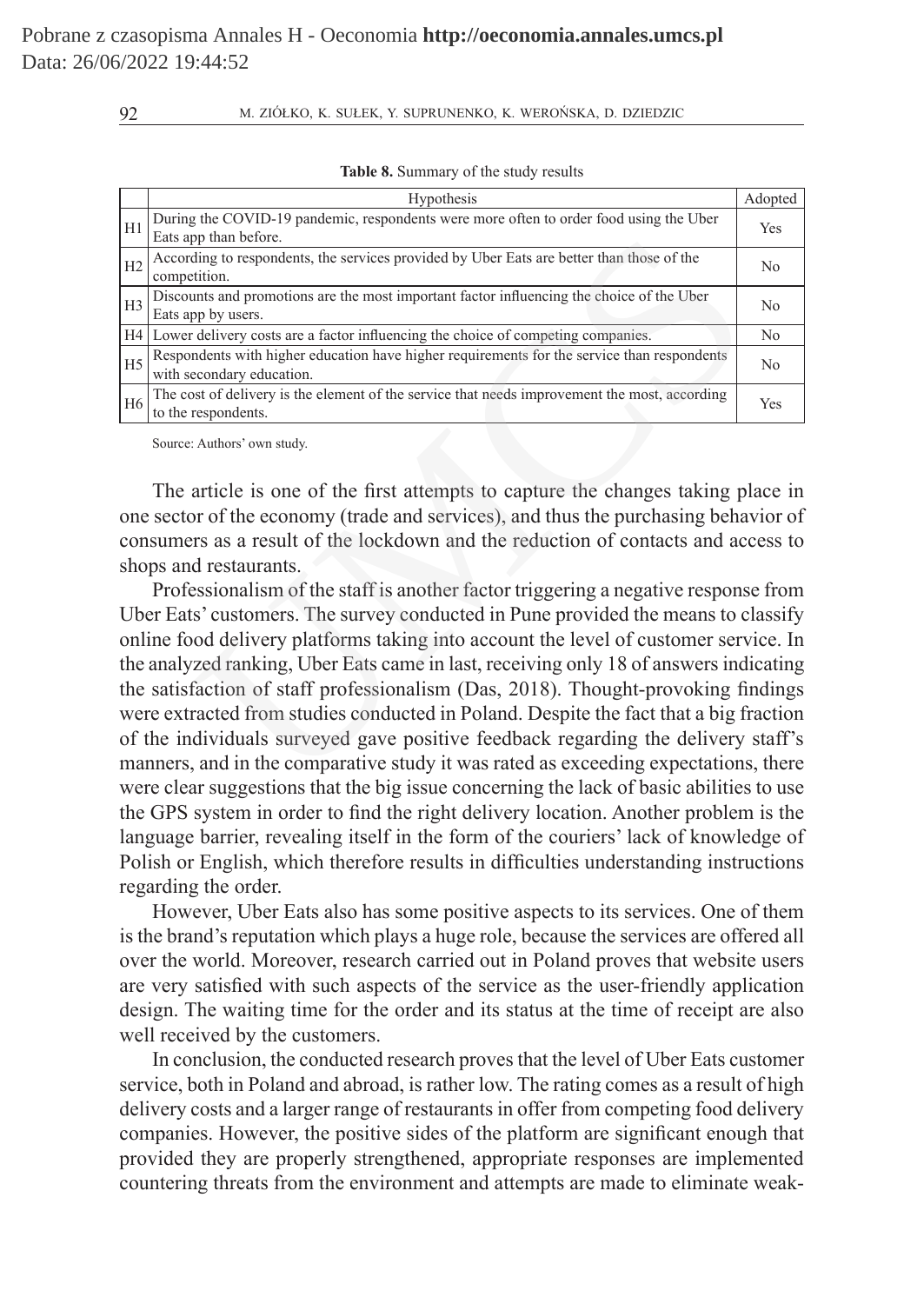nesses, the company may stand a chance to change its position in the market and in the long run – to even become the industry leader. However, this would require a lot of effort, the ability to draw conclusions from the company's own mistakes, and drawing inspiration from the results achieved by competing companies.

# **Conclusions**

Online food ordering applications have revolutionized the food delivery market. Moreover, forecasts made by the German data platform statista.com prove that at the turn of the next few years, the interest in this type of services will almost double, expanding the user group to 1,322.1 million by 2024.

However, taking into account that it is a rather new phenomenon, not many studies have been yet conducted, aiming to determine the satisfaction level of online food ordering and delivery platform users. Research carried out in the long term could be expanded to include additional aspects, e.g. an interesting solution would be a study that broadens horizons to determine the level of satisfaction with Uber Eats services directed towards restaurateurs and couriers cooperating with the company, which, in turn, would provide a list of pros and cons of the service, enabling thereby the strengthening of the positive sides and taking action in order to improve aspects assessed negatively. UMCS

The conducted study proves that the most problematic area is the level of customer service and connected to it, the manners of Uber Eats couriers. The vast majority of the respondents assess this factor very positively, but the answers provided in the additional comments and remarks section clearly suggest that some particular elements of customer service need improvement. To avoid this kind of contradiction and identify the causes of the discrepancies, researchers in subsequent studies should broaden their scope of interests, including issues that focus on staff professionalism.

In addition, the COVID-19 pandemic has had a significant impact on the research, therefore, it is fully justified to acknowledge its impact on the interest in the Uber Eats service package and conveniences thus introduced, such as the "leave at door delivery" option or the obligation to wear masks or protective headgear by the delivery staff. Upon intending to conduct further research in a broader perspective, these aspects should also be considered and the study ought to be expanded to include issues related to the fulfillment of basic security standards by the company's staff. It would also be interesting to repeat the research after the economy thawed after the coronavirus (opening a restaurant) and to verify the degree of continued interest in the application over the long term.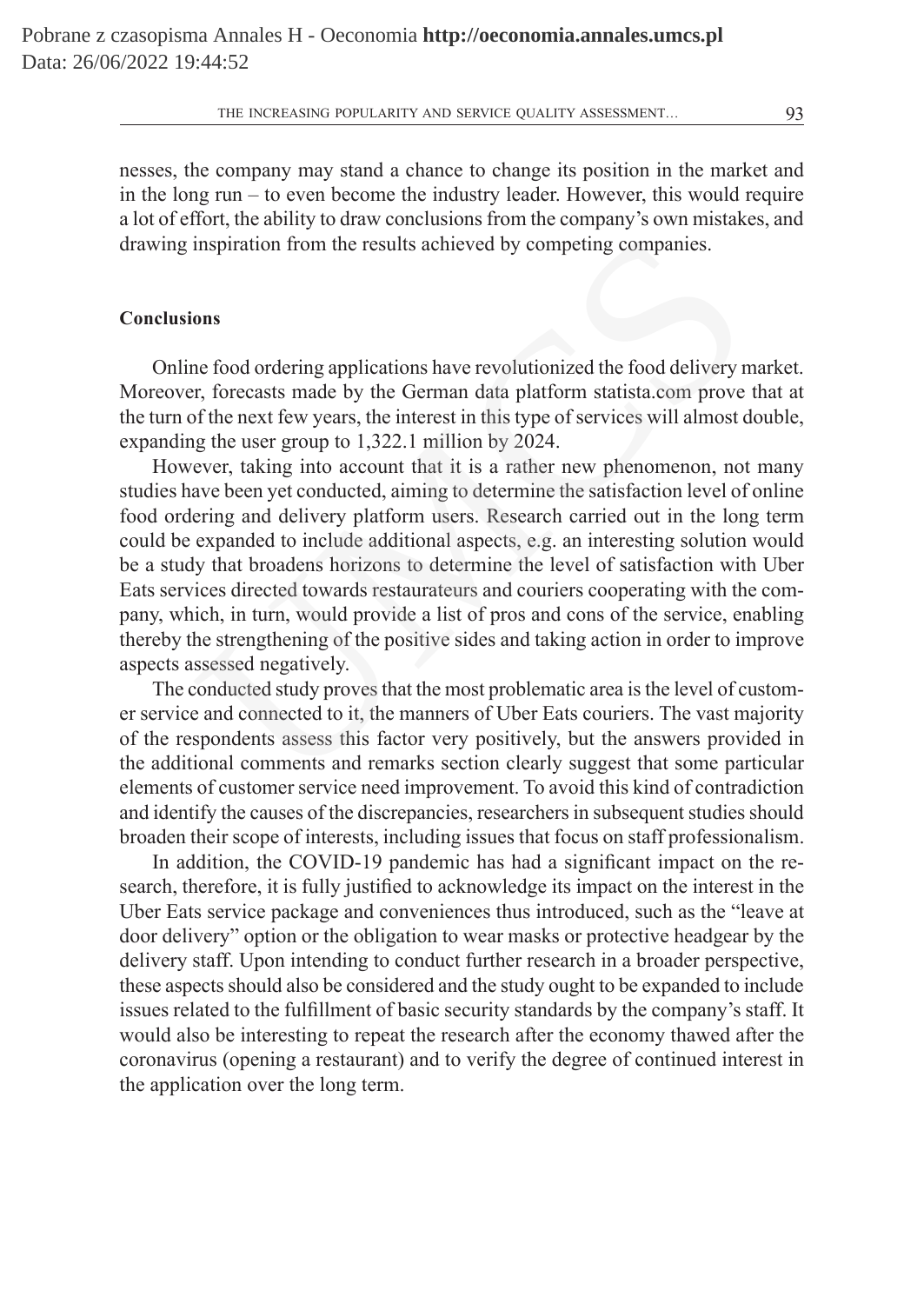## **References**

Bandoim, L. (2020). Uber Eats Plans to End Operations in Eight Markets. *Forbes*, *4*.

- Beliya, A., Kujur, R., Verma, M., Nagwanshi, K.V., Sahu, S., Uikey, N., & Bhat, A.A. (2019). Satisfaction of Consumers by Using Online Food Services. *International Journal of Humanities and Social Sciences*, *8*(4), 35–44. Kujur, R., Verma, M., Nagwanshi, K.V., Sahu, S., Uikey, N., & Bhat, A.A. (2019).<br>
f Consumers by Using Online Food Services. *International Journal of Humanities an*<br>  $cos, 8(4)$ ,  $35-44$ .<br>  $cos^2, 8(4)$ ,  $35-4$ ,<br>  $cos^2, 8(4)$ ,
- Binns, C., Low, W.Y., & Kyung, L.M. (2020). The COVID-19 Pandemic: Public Health and Epidemiology. *Asia Pacific Journal of Public Health*, *32*(4). **https://doi.org/10.1177/1010539520929223**
- da Silva Monty, R.C. (2018). Creative Economy: How the Interface of Uber Eats and iFood Could Change Your Menu. *Brazilian Journal of Operations & Production Management*, *15*(3), 413–419. **https://doi.org/10.14488/BJOPM.2018.v15.n3.a8**

Das, J. (2018). Consumer Perception Towards "Online Food Ordering and Delivery Services": An Empirical Study. *Journal of Management*, *5*(5), 155–163.

Di Lascio, V. (2017). *Food and Anything Delivery Startups in a Changing World*. Bachelor's thesis. LUISS.

- ETBrandEquity. (2019). *Ordering In Is 'In' Says Uber Eats Survey*. Retrieved from https://brandequity.economictimes.indiatimes.com/news/business-of-brands/ordering-in-is-in-says-uber-eats-survey/72388206
- Elliott, F. (2015). UberFRESH Rebrands to UberEATS Just in Time to Expand Like Crazy. *Eater Los Angeles*. Retrieved from https://la.eater.com/2015/5/4/8545731/uberfresh-rebrand-ubereats-expansion-deliverywire-uber
- Forman, L. (2021). For Food Delivery, Covid-19 Was a Sugar High a New Analysis Suggests Some Heavy Indigestion ahead for Companies in the Industry. *The Wall Street Journal*. Retrieved from https://www. wsj.com/articles/for-food-delivery-covid-19-was-a-sugar-high-11619780401
- Hamad, F., Liu, I., & Zhang, X. (2018). Food Discovery with Uber Eats: Building a Query Understanding Engine. *Uber Engineering*.
- Hempel, J. (2015). The UberEATS Standalone App Has Nothing to Do with Rides. *Wired*.
- Hossain, M. (2021). The Effect of the Covid-19 on Sharing Economy Activities. *Journal of Cleaner Production*, *280*, 124782.
- Isabela, E., Drona, J., Fadhilah, N., Tanoto, D.F., Harefa, J., Prajena, G., & Chowanda, A. (2018). NYAM: An Android Based Application for Food Finding Using GPS. *Procedia Computer Science*, *135*, 393–399. **https://doi.org/10.1016/j.procs.2018.08.189**
- Izakowski, Ł. (2020). Uber Eats rośnie w rekordowym tempie. *SCF News Retailnet.pl*. Retrieved from https://retailnet.pl/2020/05/19/28621-uber-eats-rosnie-w-rekordowym-tempie/
- Mhlanga, O. (2020). 'Meal-Sharing' Platforms: ABoon or Bane for Restaurants?. *Current Issues in Tourism*, 1–18. **https://doi.org/10.1080/13683500.2020.1718066**
- Mitchell, T., & Jaquet, C. (2020). Uber Eats. *Revue du Crieur*, *1*(15), 76–87. **https://doi.org/10.3917/crieu.015.0076**
- Oliveira, T.C., Abranches, M.V., & Lana, R.M. (2020). Food (In)security in Brazil in the Context of the SARS-CoV-2 pandemic. *Cadernos de Saude Publica*, *36*, e00055220. **https://doi.org/10.1590/0102-311X00055220**
- Petetin, L. (2020). The COVID-19 Crisis: An Opportunity to Integrate Food Democracy into Post-Pandemic Food Systems. *European Journal of Risk Regulation*, *11*(2), 326–336. **https://doi.org/10.1017/err.2020.40**
- Raina, A., Rana, V.S., & Thakur, A.S. (2019). Popularity of Online Food Ordering and Delivery Services – a Comparative Study Between Zomato, Swiggy and Uber Eats in Ludhiana. *International Journal of Management, Technology And Engineering*, *9*(3), 6080–6088.
- Raj, M., Sundararajan, A., & You, C. (2020). COVID-19 and Digital Resilience: Evidence from Uber Eats. *arXiv preprint arXiv:2006.07204*. **https://doi.org/10.48550/arXiv.2006.07204**